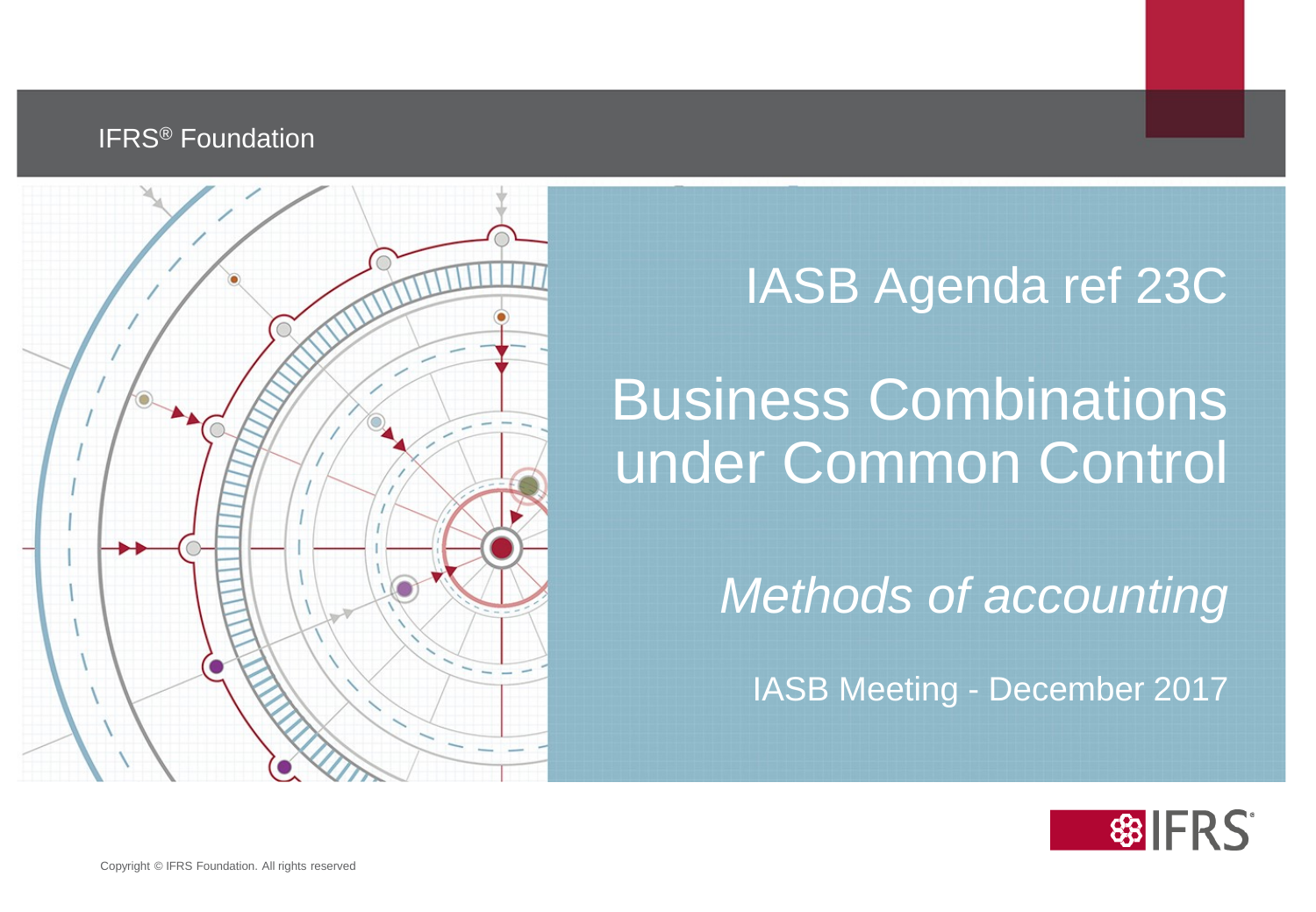#### **Disclaimer** 2

This paper has been prepared for discussion at a public meeting of the International Accounting Standards Board (Board) and does not represent the views of the Board or any individual member of the Board. Comments on the application of IFRS® Standards do not purport to set out acceptable or unacceptable application of IFRS Standards. Technical decisions are made in public and reported in IASB® *Update*.

| <b>Business Combinations under Common Control (BCUCC)</b> |                   |                     |
|-----------------------------------------------------------|-------------------|---------------------|
| Methods of accounting                                     |                   |                     |
| <b>Yulia Feygina</b>                                      | yfeygina@ifrs.org | +44 (0)20 7332 2743 |
| Annamaria Frosi                                           | afrosi@ifrs.org   | +44 (0)20 7246 6907 |
| Satenik Vanyan                                            | svanyan@ifrs.org  | +44 (0)20 7246 6924 |
|                                                           |                   |                     |

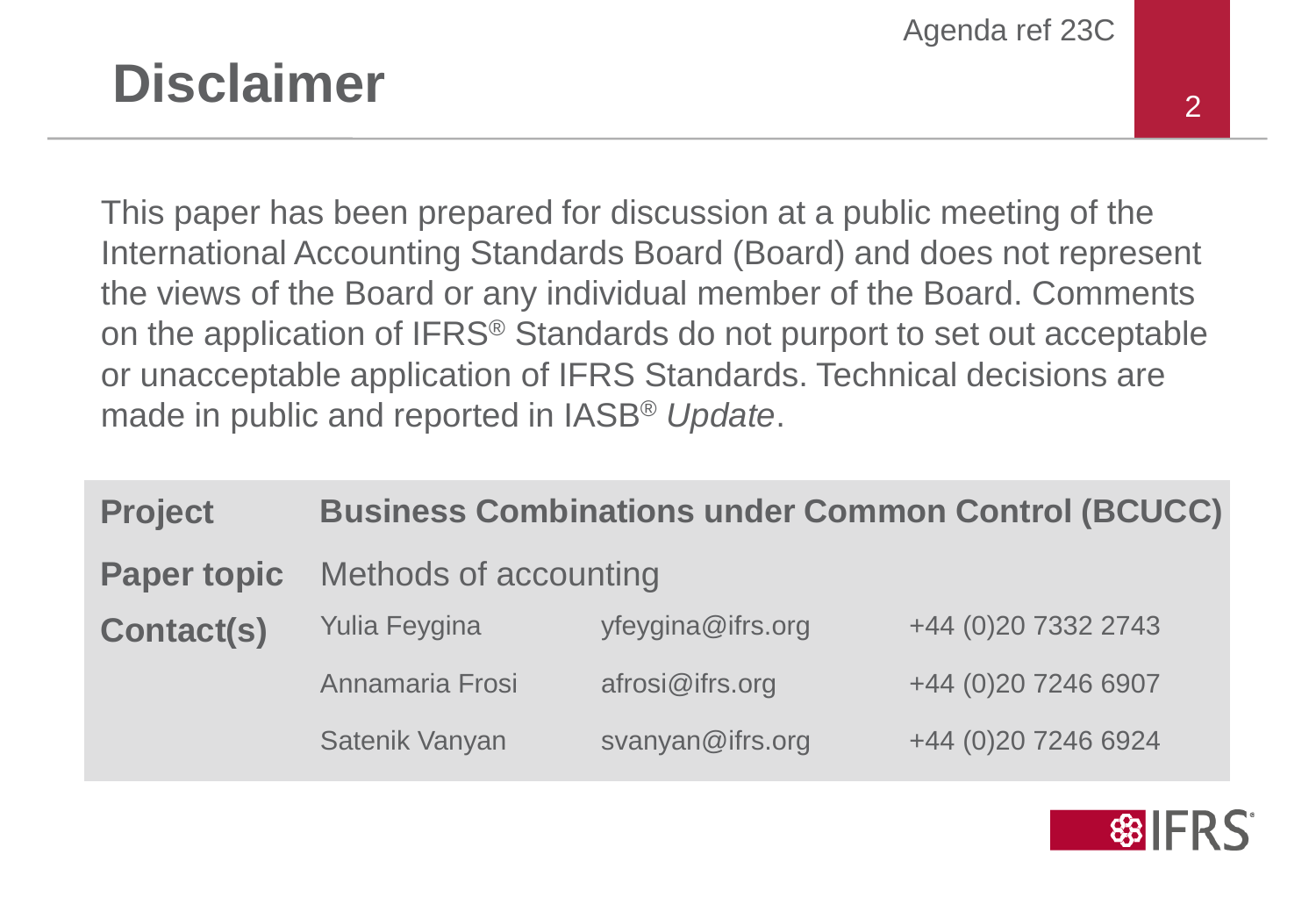## **Objectives of this session**

| <b>Education</b>  | Provide the Board with an overview of the initial<br>considerations on the methods of accounting for transactions<br>in the scope of the project |
|-------------------|--------------------------------------------------------------------------------------------------------------------------------------------------|
| <b>Feedback</b>   | Update the Board on feedback received from ASAF and EEG<br>members on these initial considerations                                               |
| <b>Discussion</b> | Give Board members an opportunity to ask questions and<br>share their initial reactions on the considerations presented                          |

**This paper is for information only and there are no questions for the Board.**

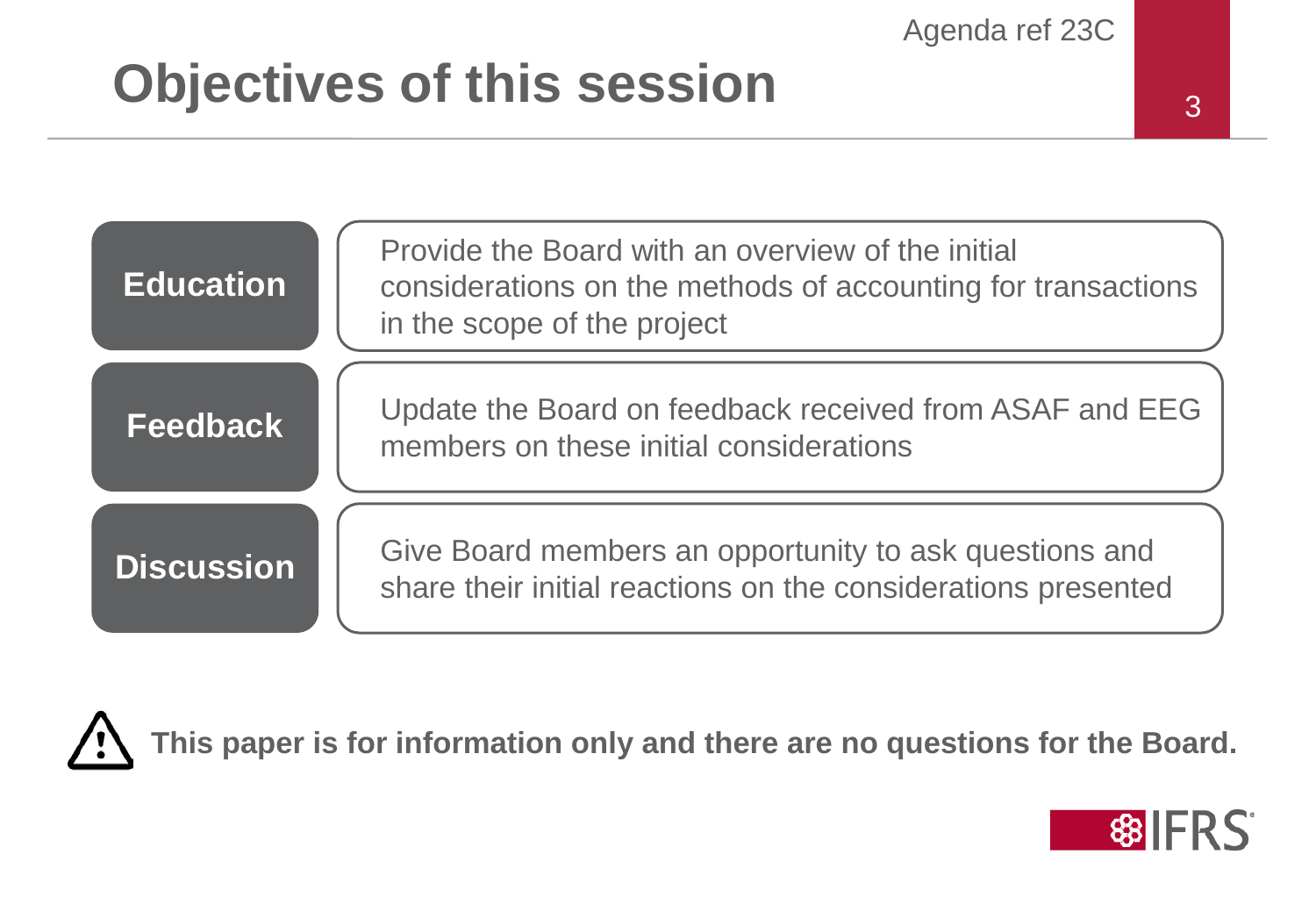### **Content** 4

- **Identifying alternatives (slides 5-8)**
- **Selecting a starting point (slides 9-14)**
- **Selecting an accounting method for particular transactions (slides 15-16)**
	- **Identifying the factors to be considered (slide 17)**
	- **Process for assessing the factors (slides 18-22)**
	- **Discussion and analysis (slides 23-35)**

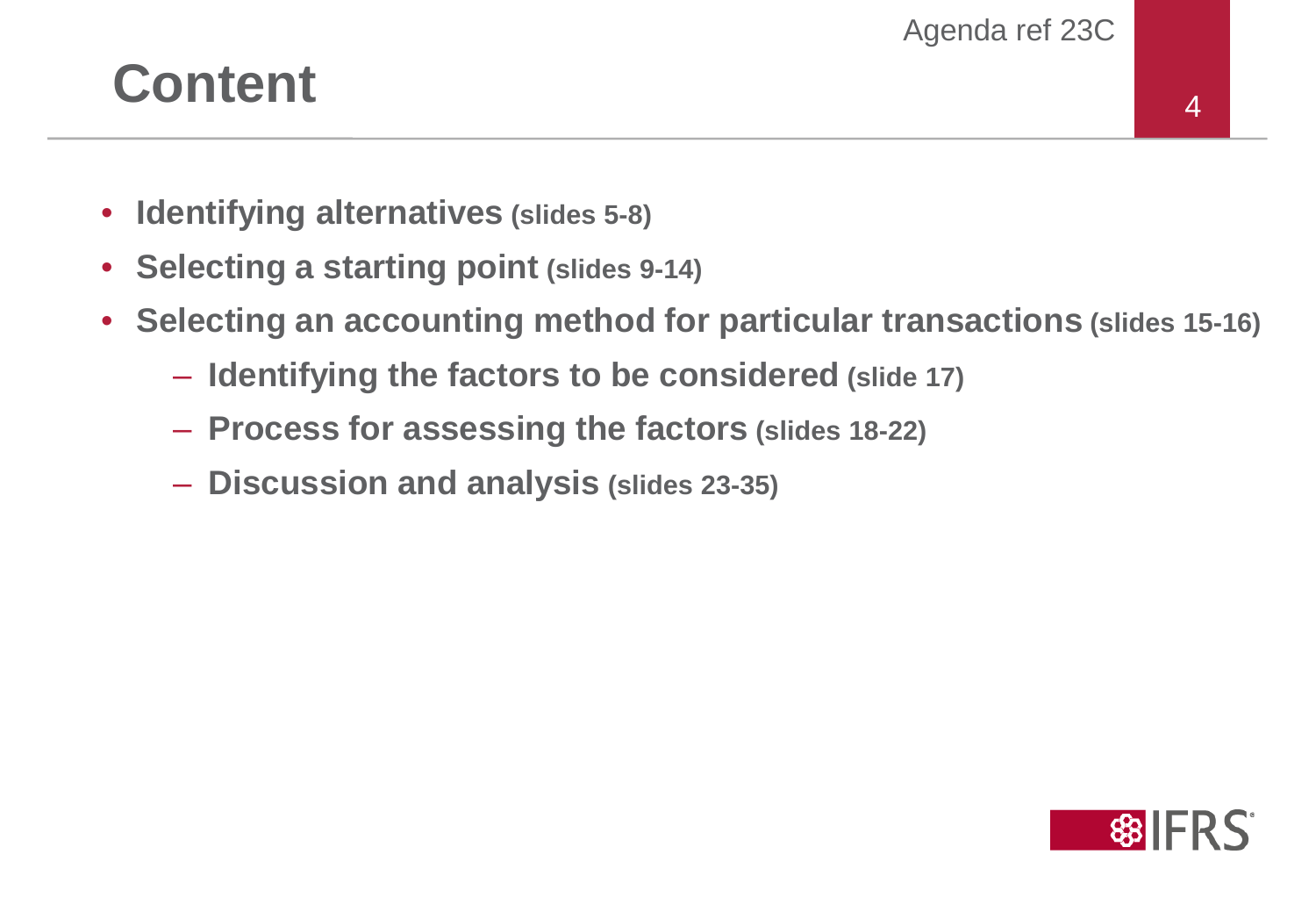

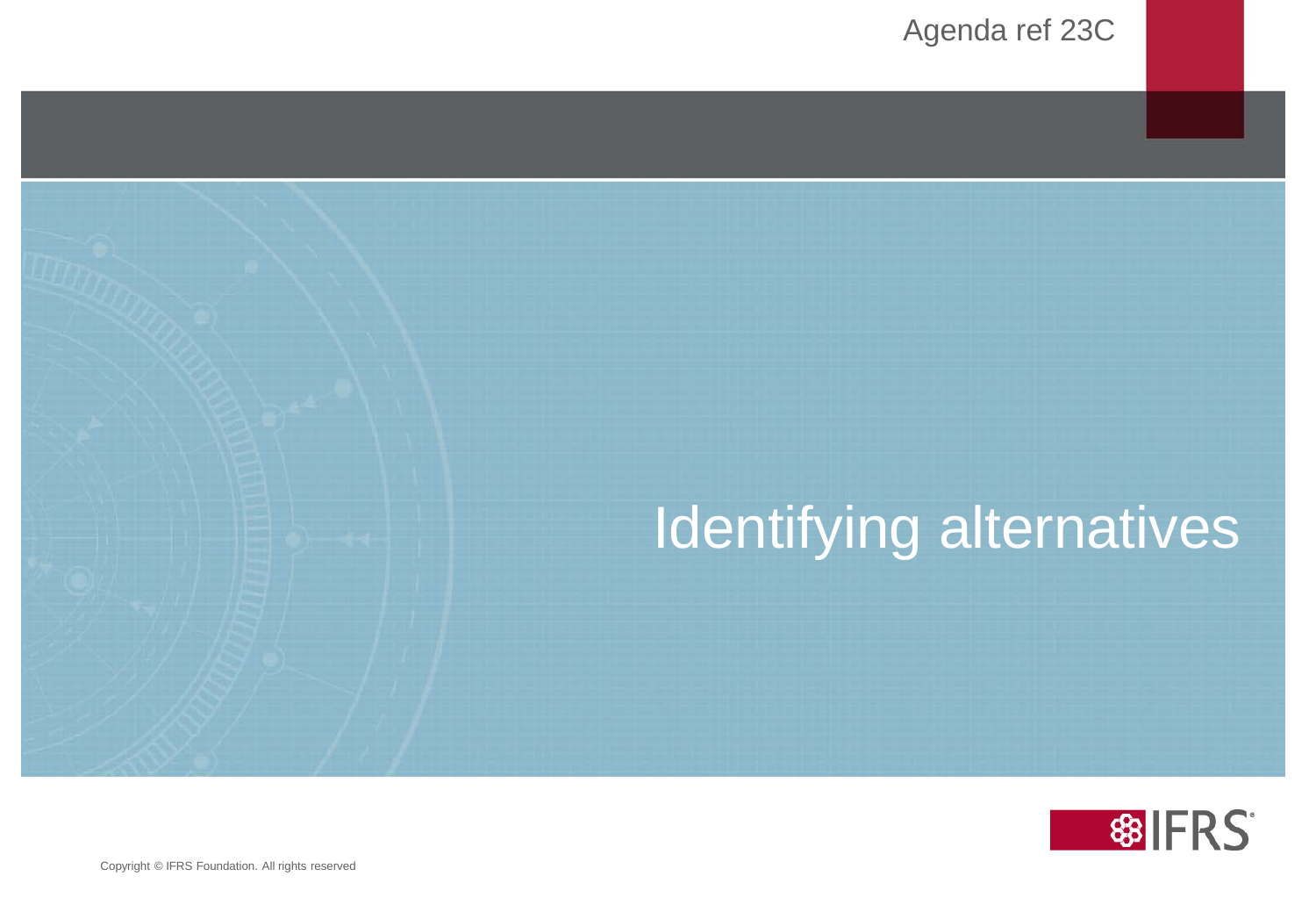### **Sources of guidance 6.6 August 2016**



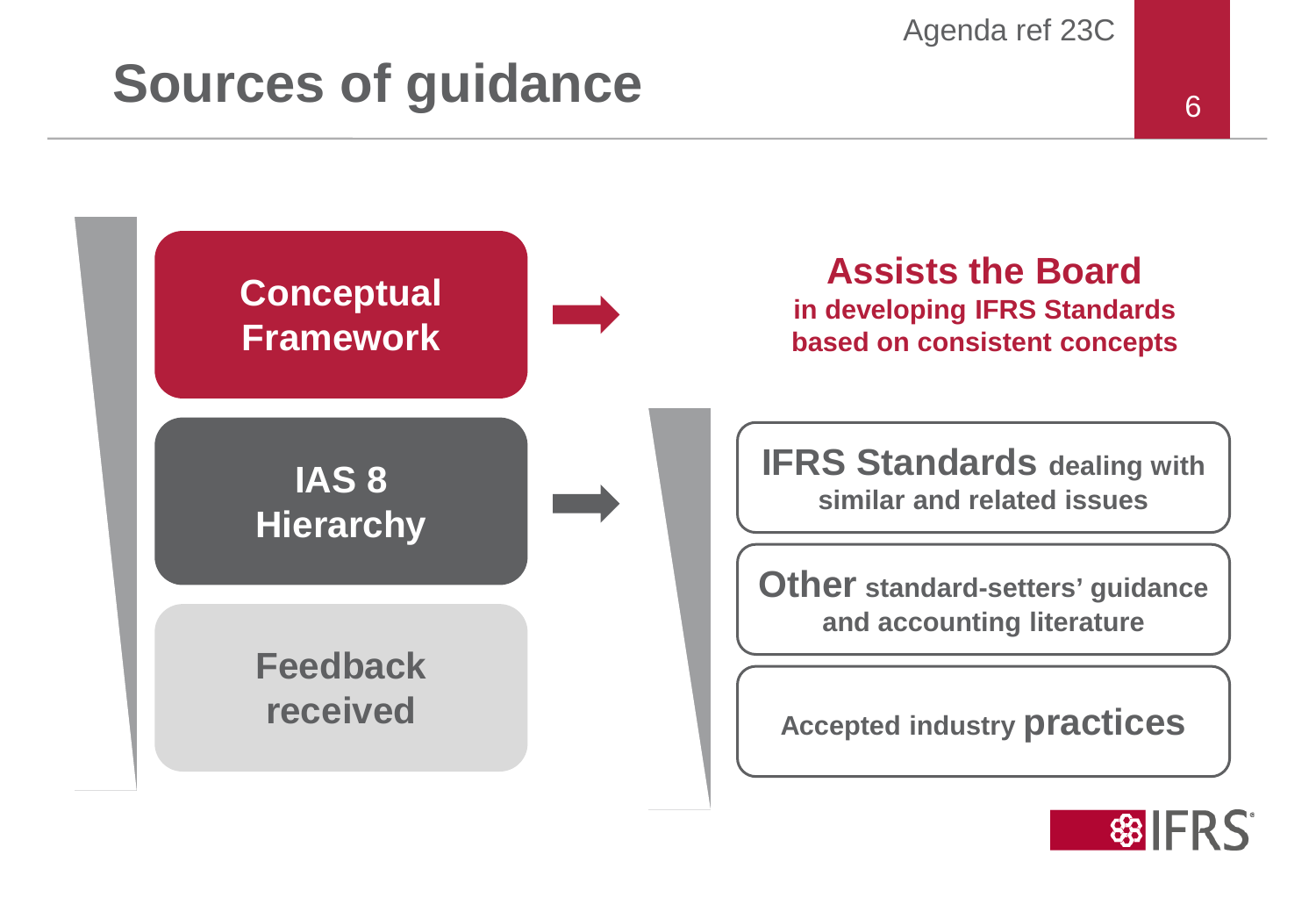## <sup>7</sup> **Identified alternatives**

**Acquisition method**



Net assets of the acquired entity at fair values.

**Comparative** information for the acquirer only.

#### **Predecessor method**

**Described in IFRS Not described in IFRS Not described in IFRS Described in IFRS**



Net assets of all combining entities at carrying amounts.

**Comparative** information for the acquirer only or for all entities?

#### **Fresh start method**



Net assets of all combining entities at fair values.

No comparative information?

#### **Allocation of cost**



**Consideration** transferred allocated to the acquired net assets.

**Comparative** information for the acquirer only.

*Use as a starting point*

*Consider as project progresses*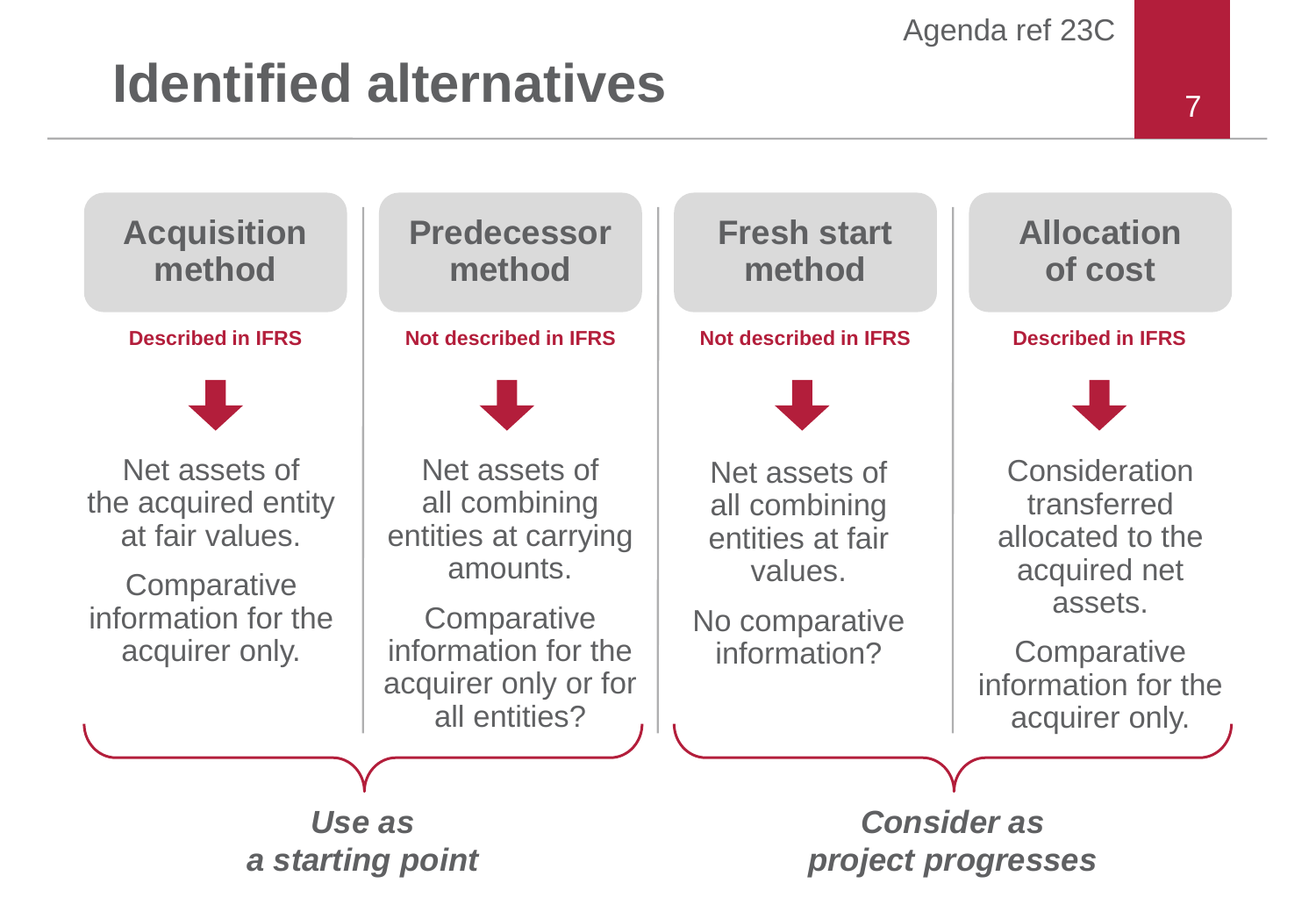### **Further observations**

#### **Acquisition method**

 Transaction **is viewed as an acquisition** from the perspective of the entity identified as **the acquirer**.

 **Asymmetric** in how it treats net assets and comparative information of the combining entities.

#### **Predecessor method**

- Transaction **can be viewed differently** depending on which perspective is taken:
	- **the acquirer**;
	- **the combining entities**; or
	- **the controlling party**.
- **Not necessarily asymmetric** in how it treats net assets and comparative information of the combining entities.

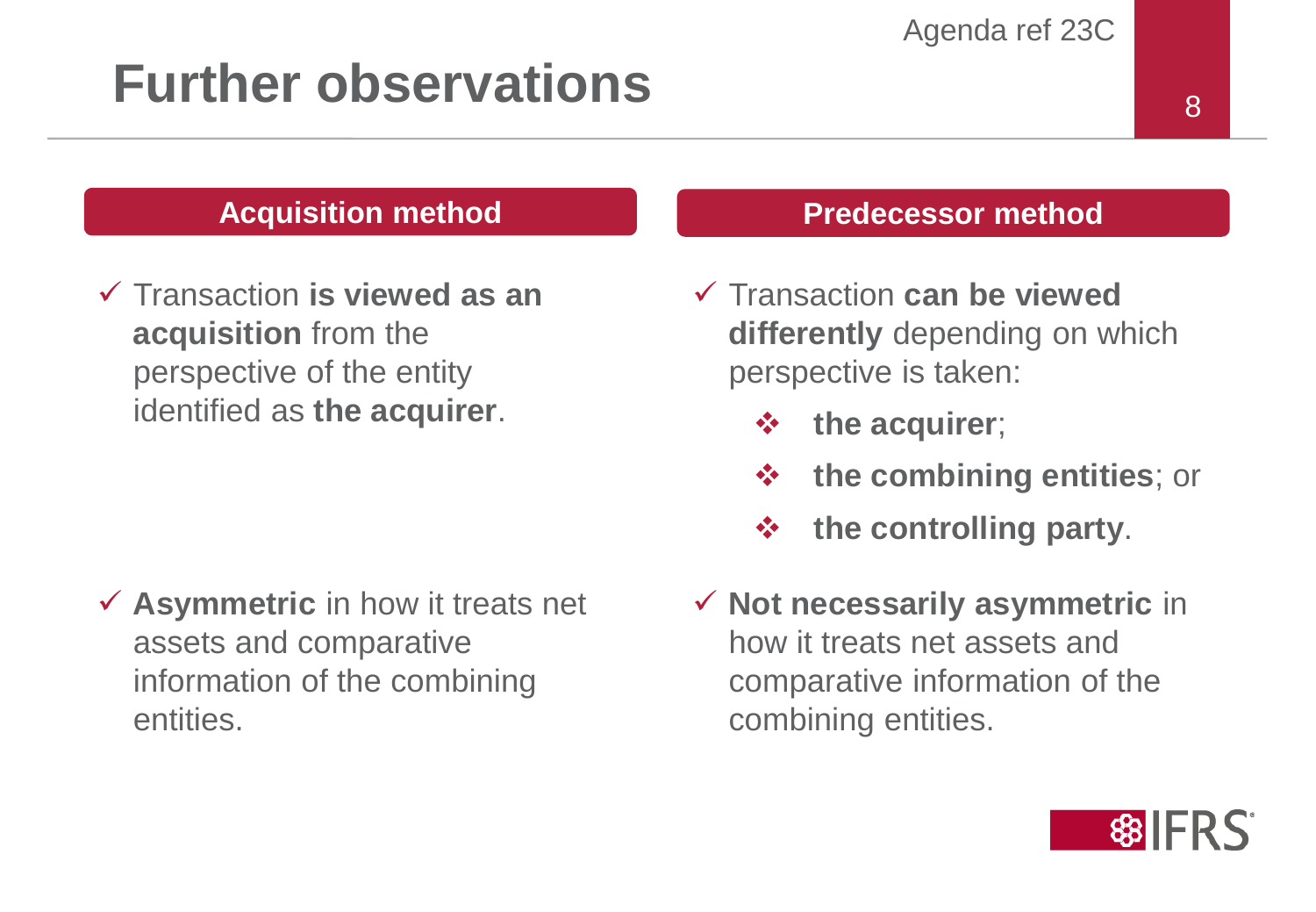# Selecting a starting point

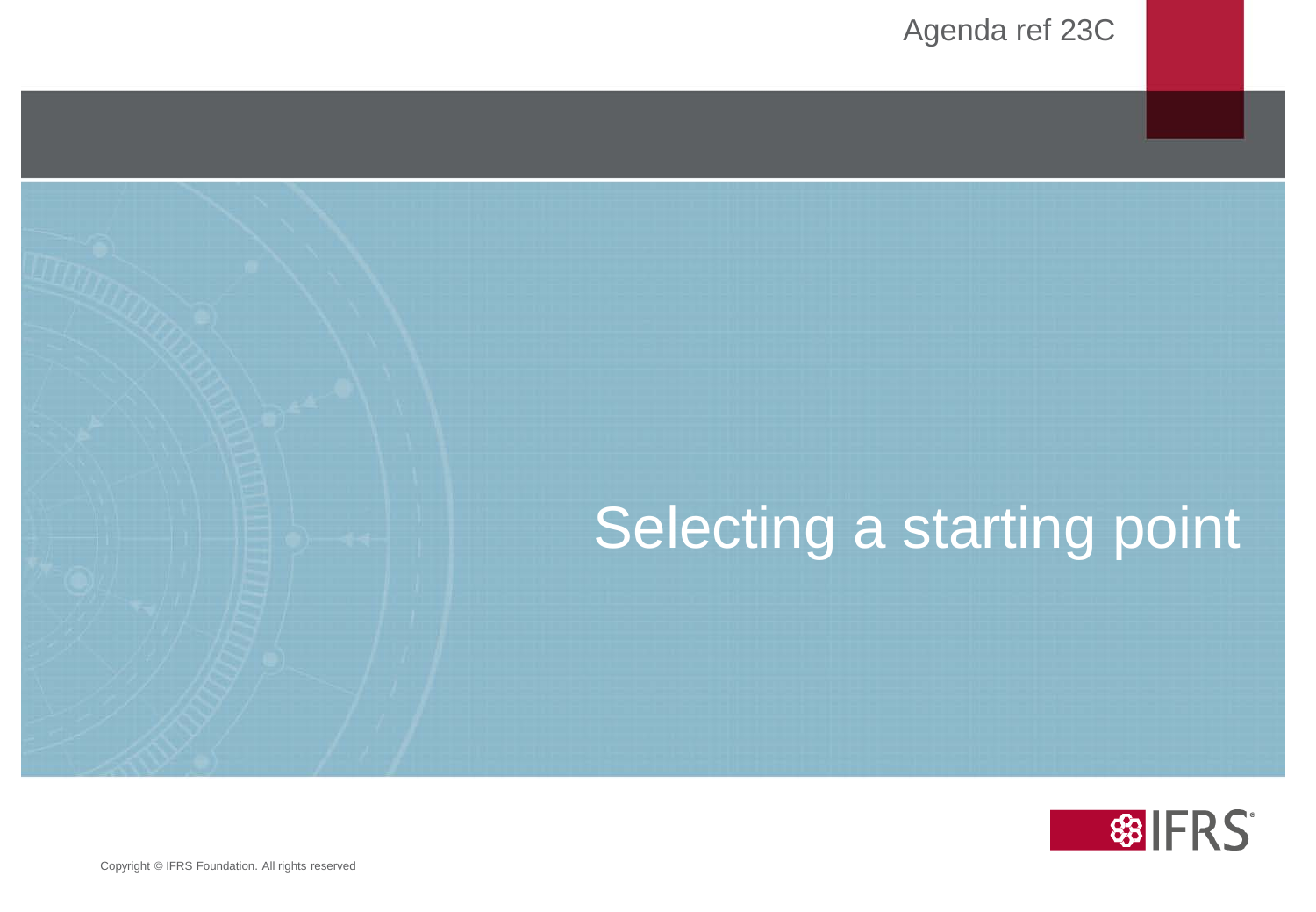### **Selecting an accounting method** 10



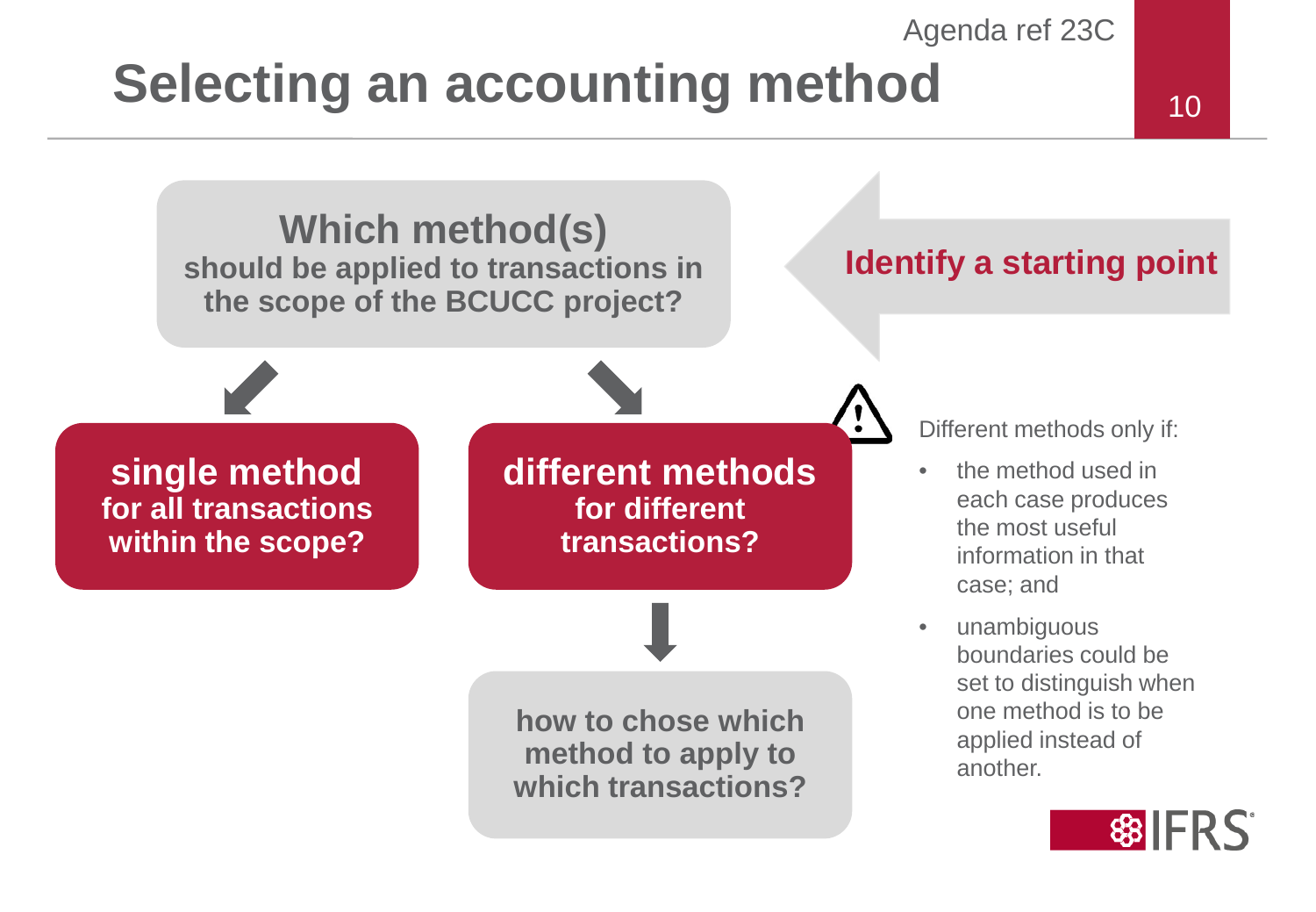### **Approach**  $\bullet$ —start with acquisition method  $\bullet$  11

#### **Acquisition method as the starting point**

Are the transactions in the scope of BCUCC project substantially **different** from business combinations **not** under common control?



|                              | <b>NO</b>                           | <b>YES, ALL</b>                                         | <b>YES, SOME</b>                                     |
|------------------------------|-------------------------------------|---------------------------------------------------------|------------------------------------------------------|
| One or more<br>methods?      | <b>ONE</b>                          | more than<br>ONE?                                       | more than<br><b>ONE!</b>                             |
| <b>Which</b><br>method(s)?   | <b>ACQUISITION</b><br><b>METHOD</b> | METHOD(s) $\neq$<br><b>ACQUISITION</b><br><b>METHOD</b> | $METHOD(s) +$<br><b>ACQUISITION</b><br><b>METHOD</b> |
| <b>Further</b><br>questions? | none                                | which METHOD(s)?                                        | which METHOD(s)?<br><b>TRANSACTIONS?</b>             |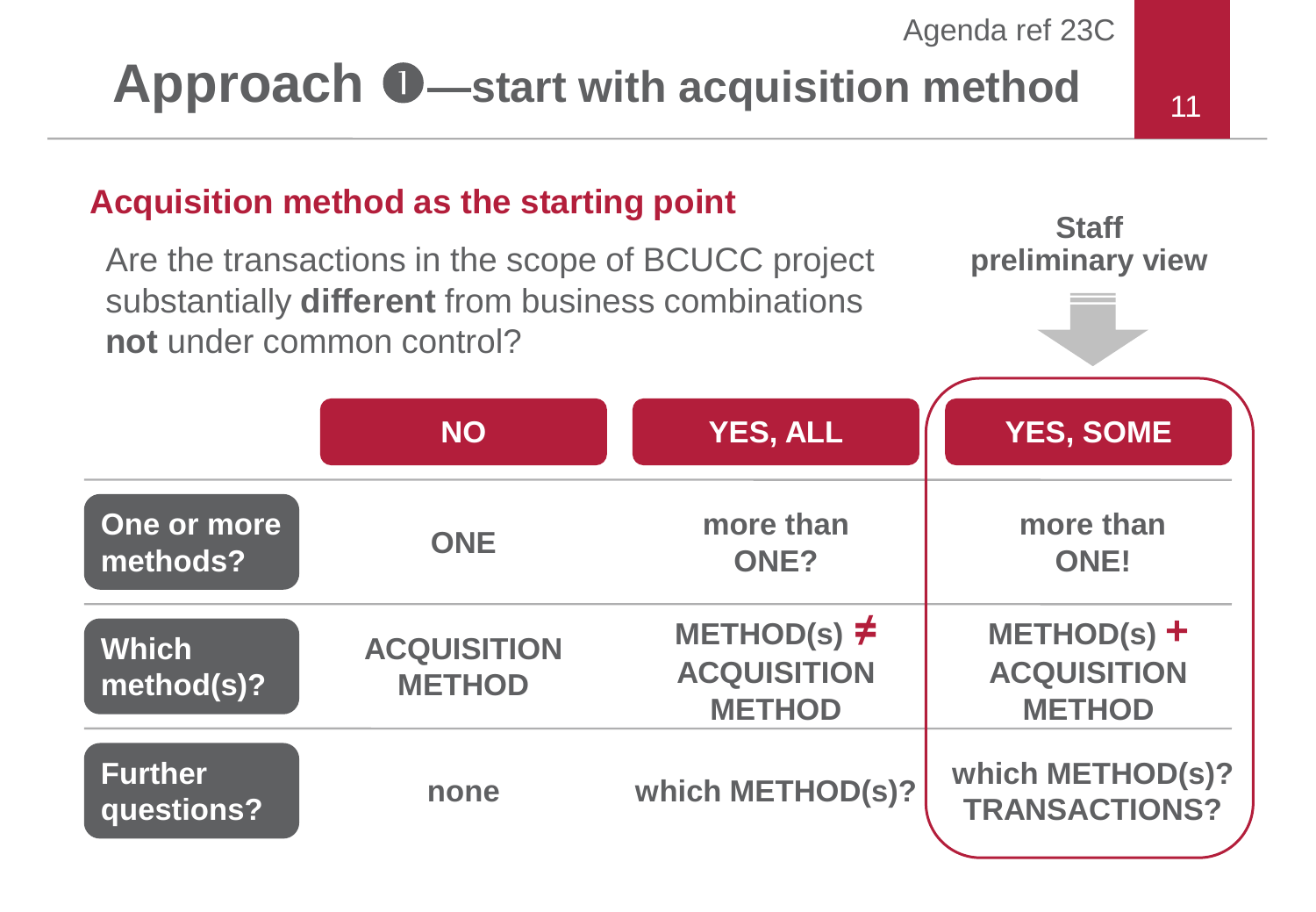### **Approach 2**—start with predecessor method <sub>12</sub>

#### **Predecessor method as the starting point**

- **IFRS 3 excludes BCUCC from its scope**. Accordingly, some argue that the acquisition method set out in IFRS 3 is not an appropriate starting point.
- **BCUCC are different** from business combination not under common control in that **there is no change in ultimate control** over the transferred business(es).
- Given the **continuity of control**, some argue that it would normally be appropriate to **retain carrying amounts** (predecessor method).
- However, using **fair values** for the transferred business(es) can provide more useful information **in particular circumstances** (eg when the change in the ownership interest in the transferred business is significant).

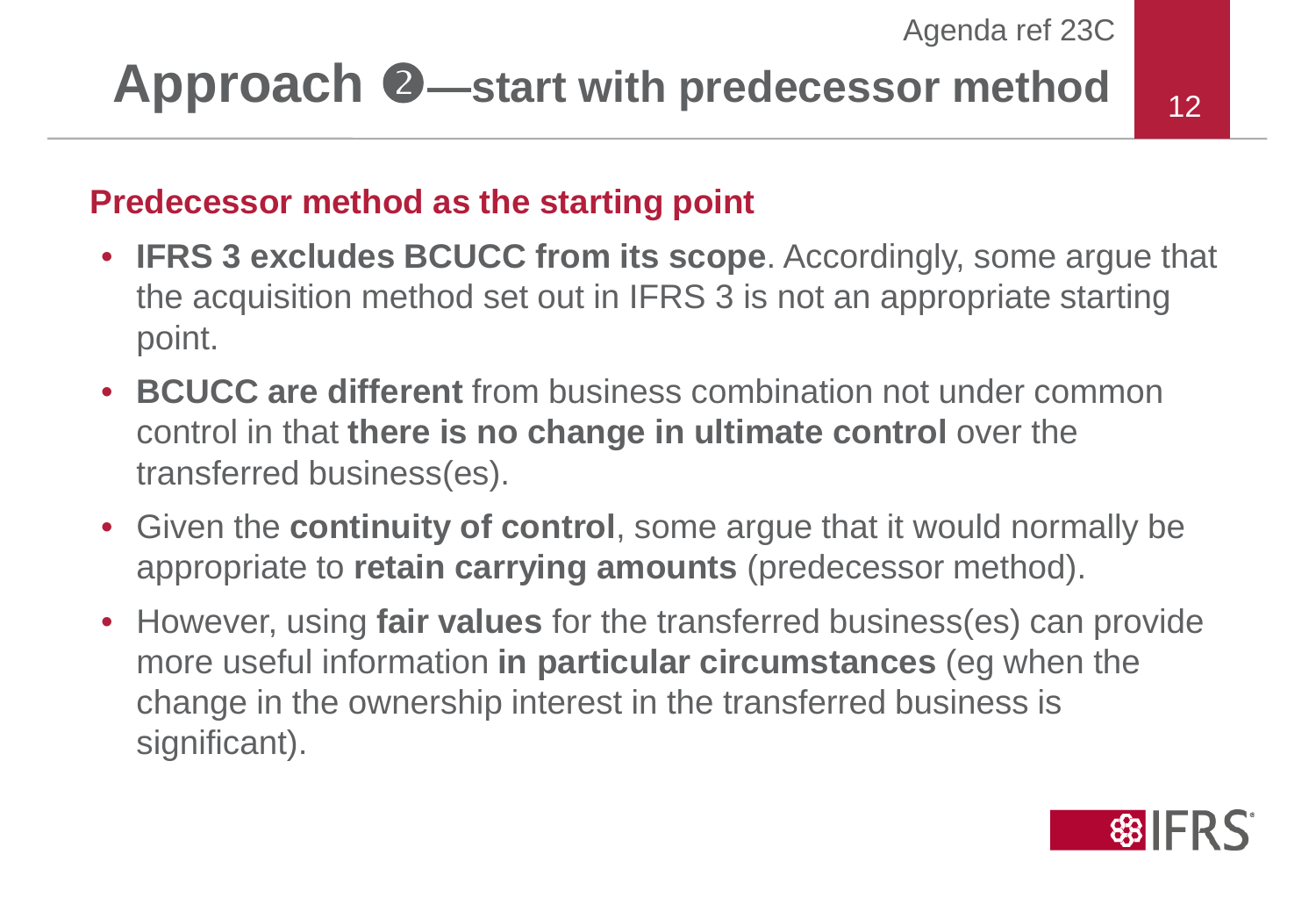### **Approach 0 and 2—implications**

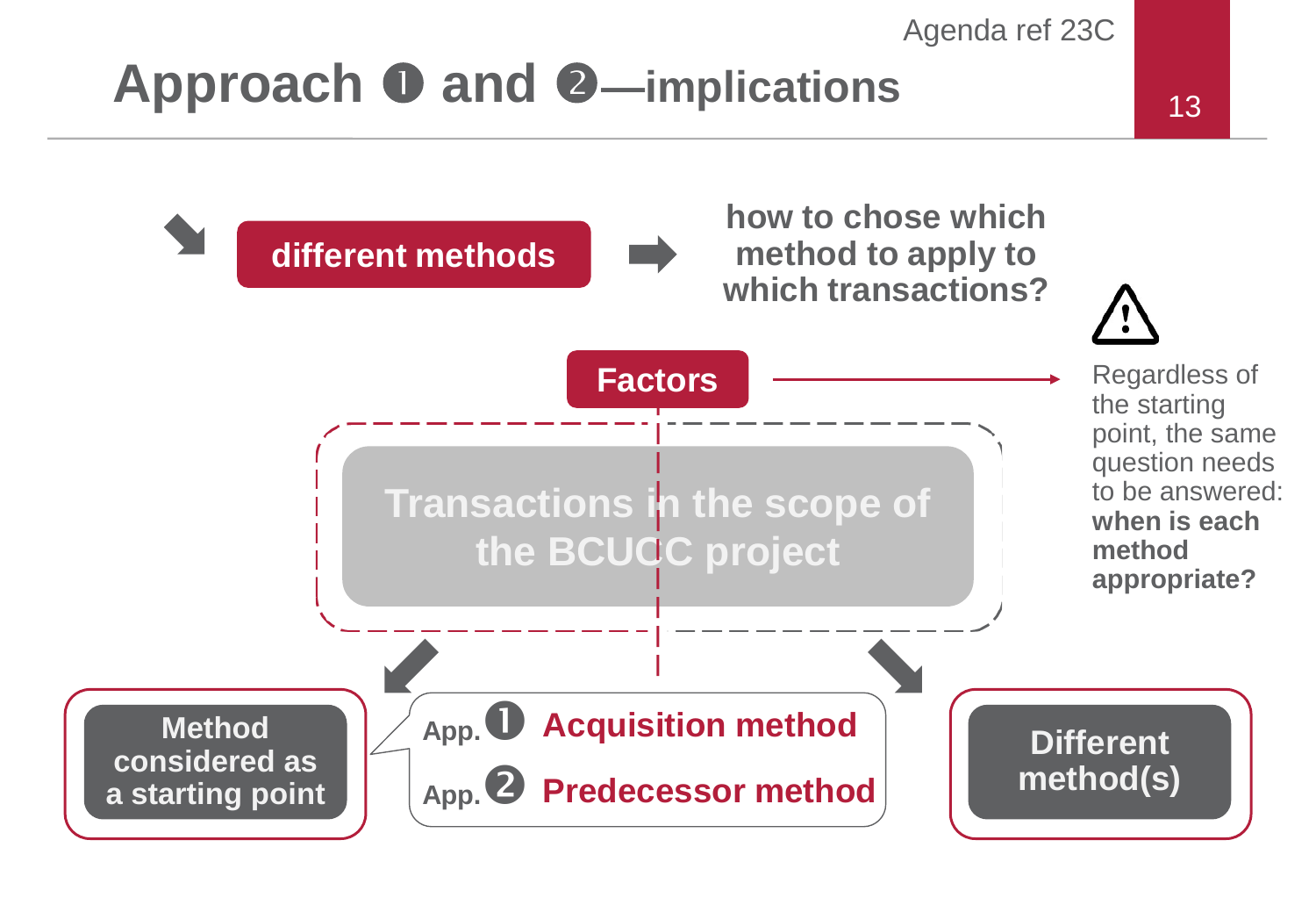### **Feedback & discussion** 14



- Staff will provide an **oral update on feedback** received from ASAF and EEG members on **the approaches** illustrated in the previous slides (Approach—acquisition method as a starting point *versus* Approach  $\bullet$ —predecessor method as a starting point).
- **Do Board members have any questions and/or initial reactions?**

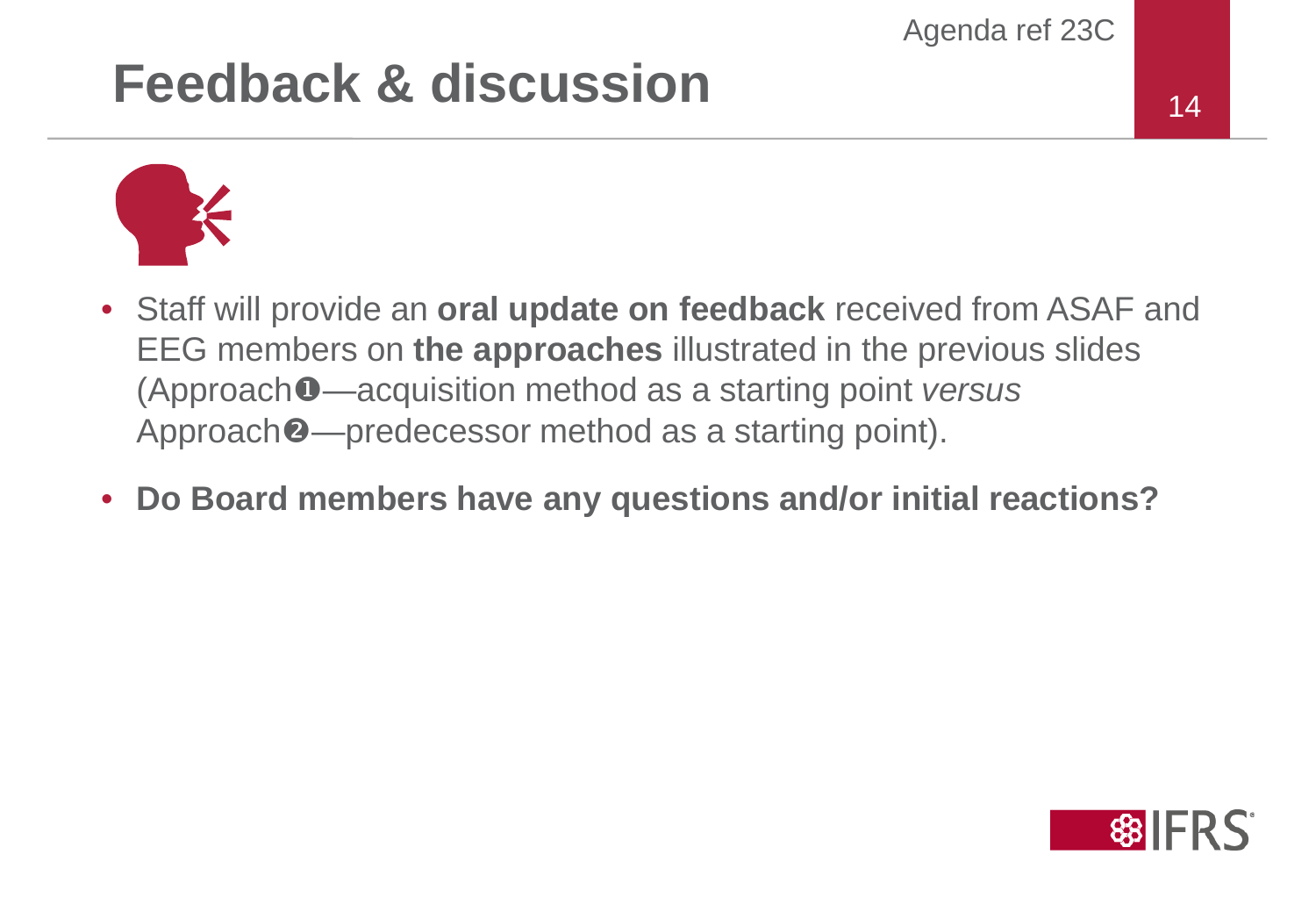### Selecting an accounting method for particular transactions

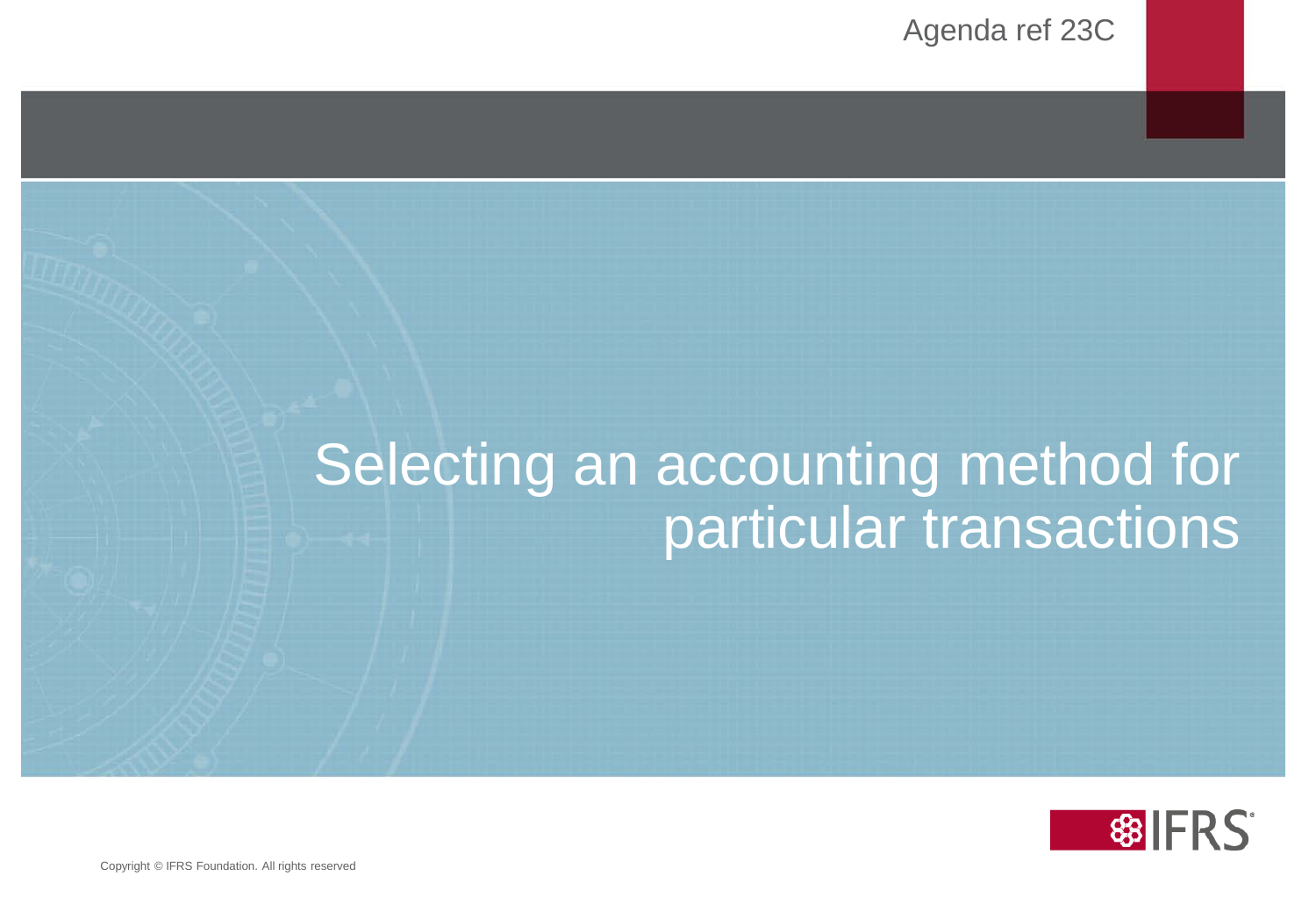

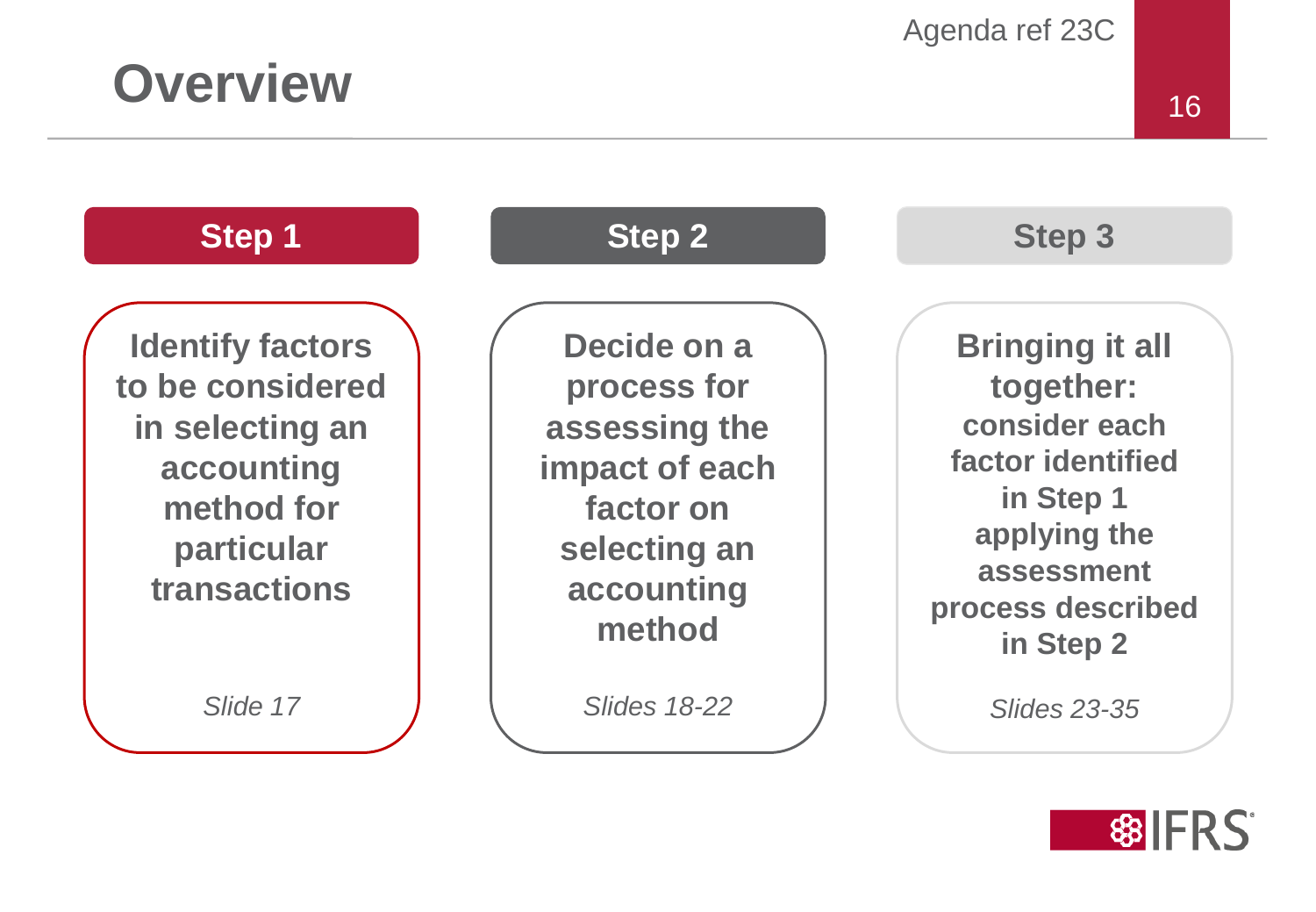### **Step 1—identify factors to be considered**



#### **Published guidance on BCUCC**

**Feedback from outreach and discussion**

- **Decision making process**
- **Purpose of the transaction**
- **Consideration**

• **…** 

- **Pricing of the consideration**
- **Form of the consideration**
- **Evidence of fair value**
- **Commercial substance**

 **\$BIFRS**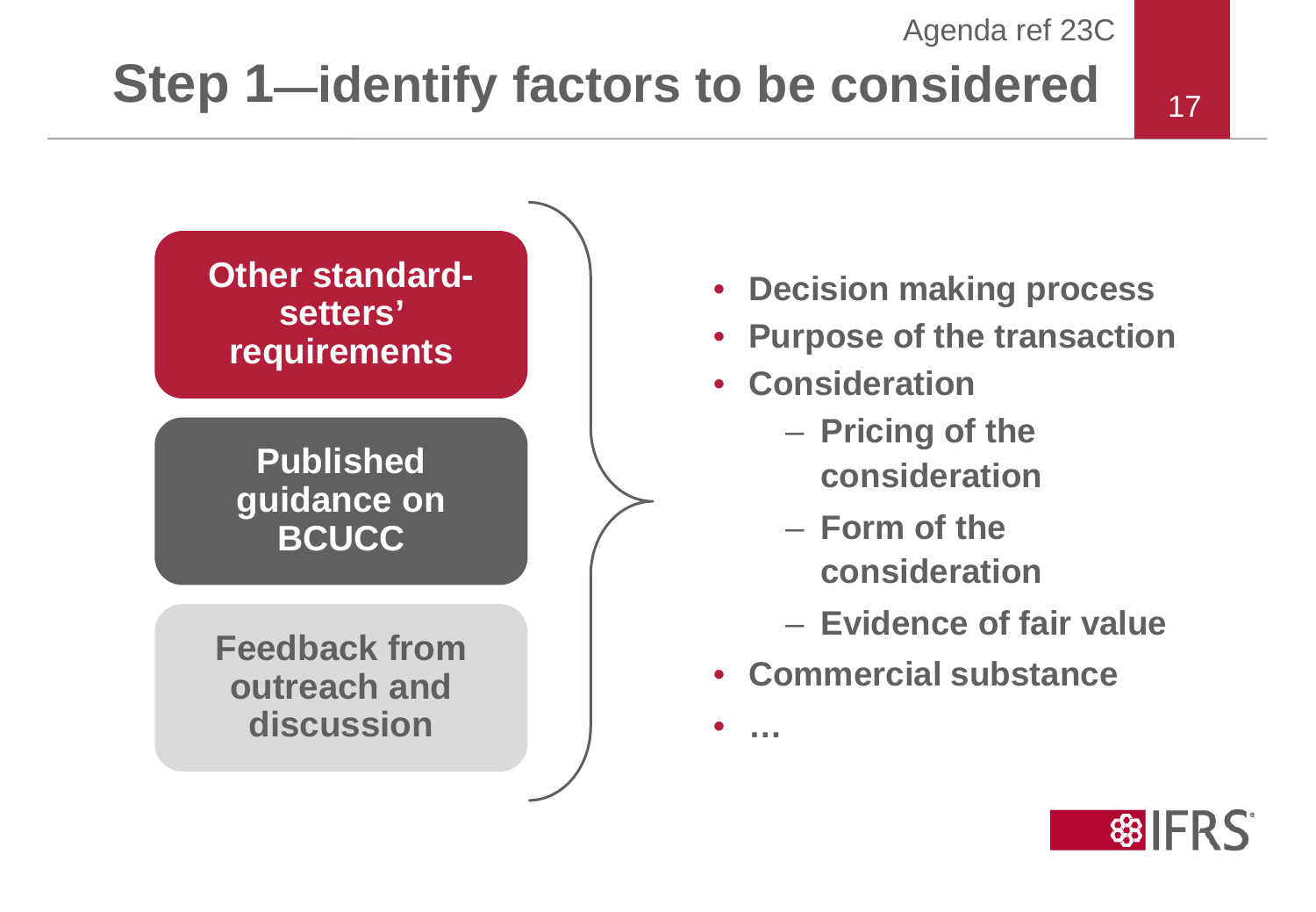### **Step 2—process for assessing the factors** 18



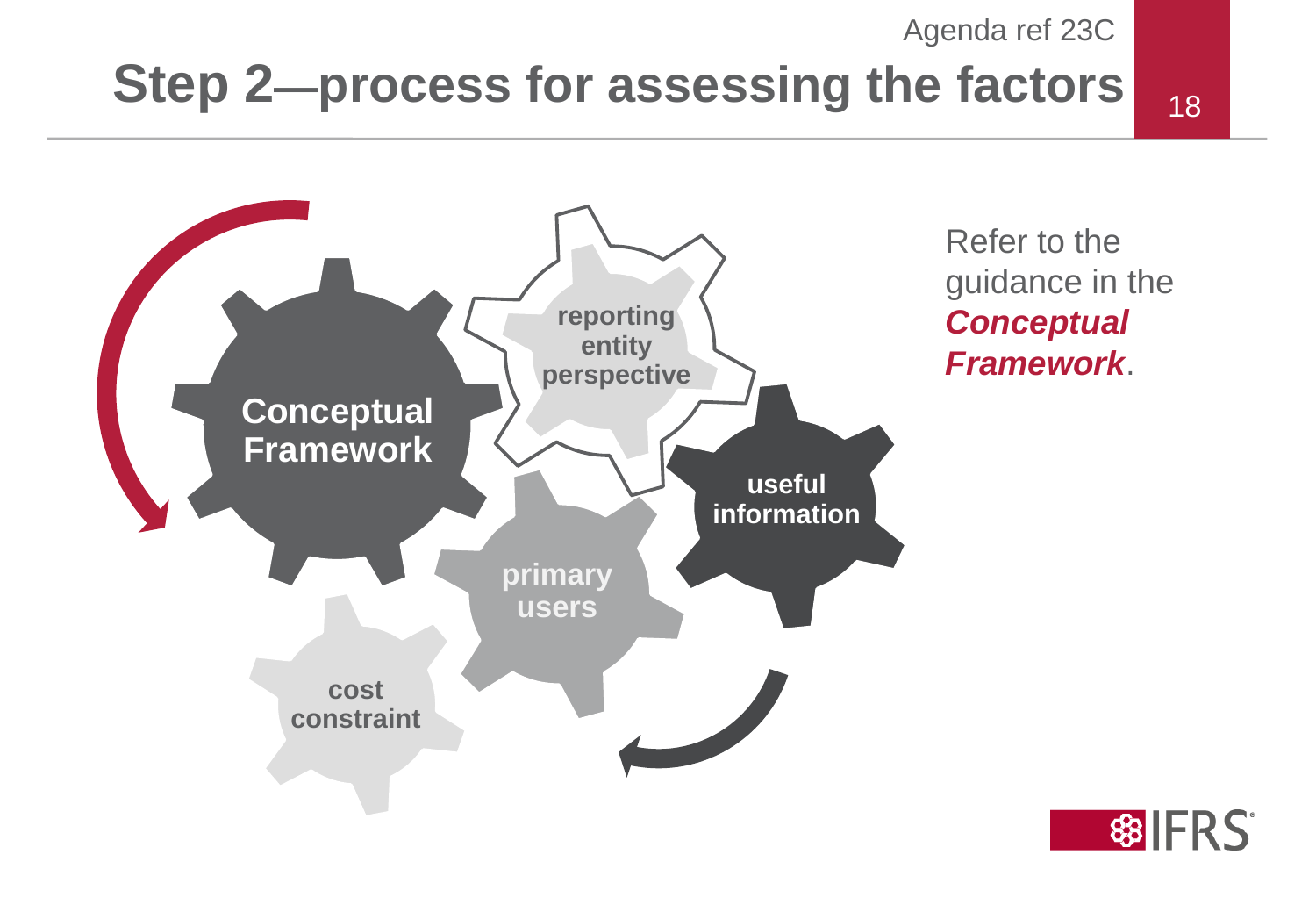### **Step 2 | Reporting entity**



Financial statements provide information about transactions and other events **viewed from the perspective of the reporting entity**. (Paragraph 3.9 of the *Conceptual Framework* ED)



**reporting entity perspective**

In the **BCUCC** project, we **focus:**

- on the **perspective of the combining parties**;
- **NOT on the controlling party's** perspective;
- **NOT on the transferring party's** perspective.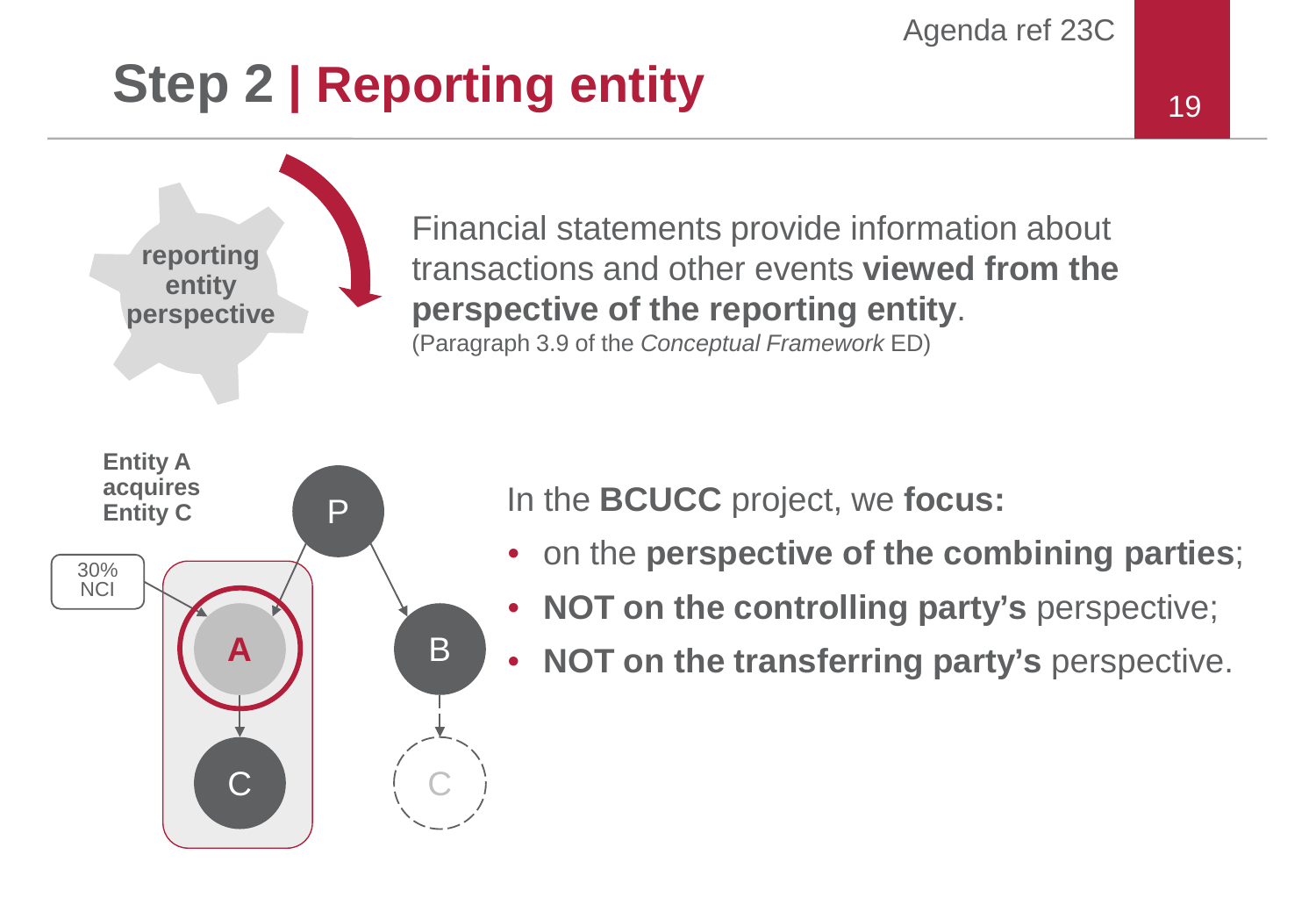### **Step 2 | Primary users**  $20$



*(see slide 23).*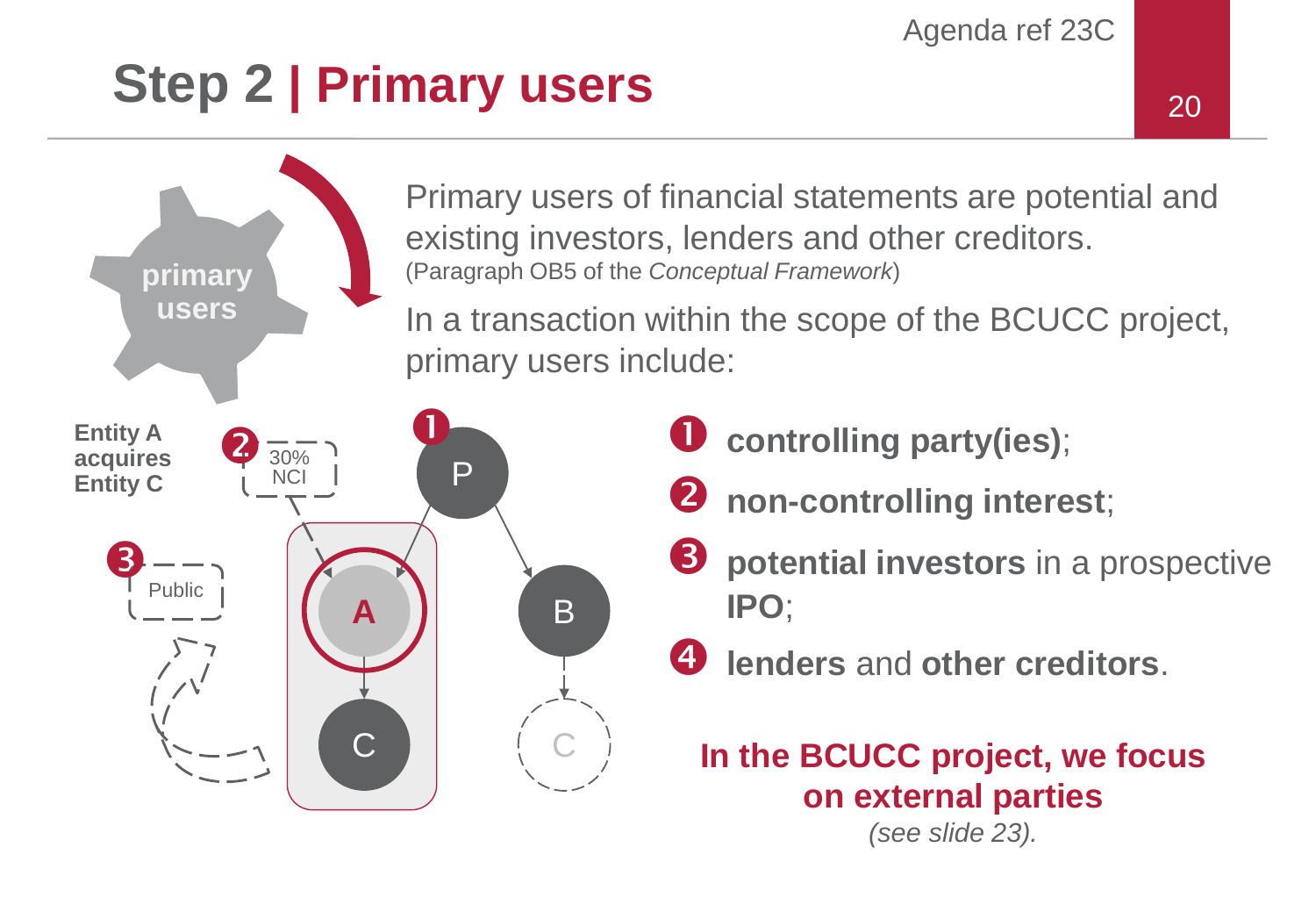### **Step 2 | Useful information**



The objective of general purpose financial reporting is to provide financial **information** about a reporting entity that is **useful** to the primary users of the entity's financial statements in making decisions relating to providing resources to the entity. (Paragraph OB2 of the *Conceptual Framework*)

**useful**



When selecting an accounting method, it is important to **consider the information that the method will produce in both the statement of financial position and the statement(s) of performance of the reporting entity** *(see slide 7).*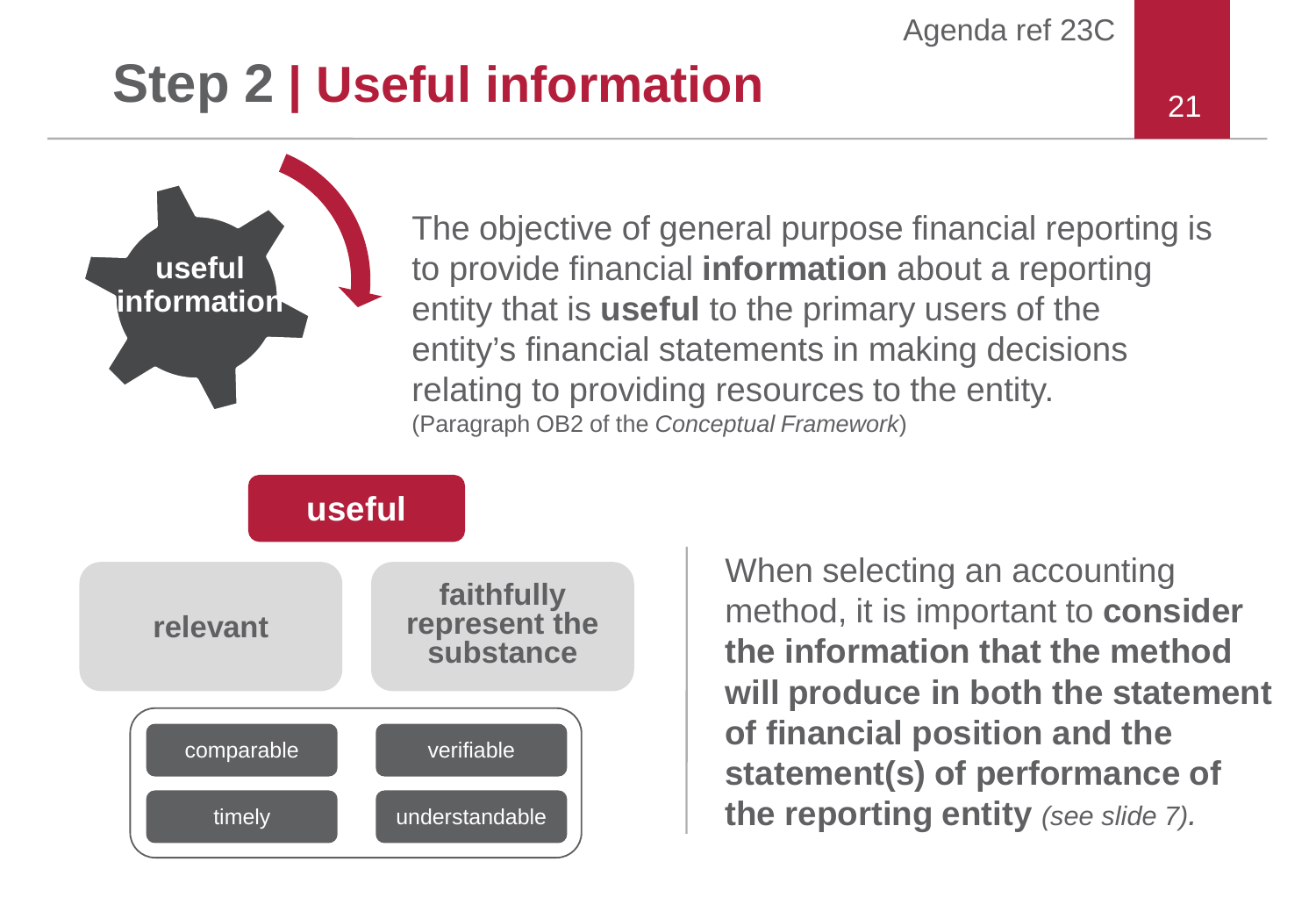#### **Step 2 | Cost constraint** 22

**cost constraint** **Cost may constrain the selection of an accounting method**: in selecting an accounting method it is important to consider **whether the benefits** of the information provided to users of financial statements will **outweigh the costs** of providing and using that information. (Paragraph QC35 of *Conceptual Framework*)

|                           | <b>Acquisition method</b>                                                                                                                                                                       | <b>Predecessor method</b>                                                                                                                      |
|---------------------------|-------------------------------------------------------------------------------------------------------------------------------------------------------------------------------------------------|------------------------------------------------------------------------------------------------------------------------------------------------|
| <b>Cost</b><br>constraint | Fair values may not be readily<br>available and entities may be<br>required to perform business<br>valuation (often, no observable<br>fair value inputs):<br>more costly and<br>time consuming. | Carrying amounts are readily<br>available:<br>easier and faster to apply<br>and does not require<br>keeping two sets of<br>accounting records. |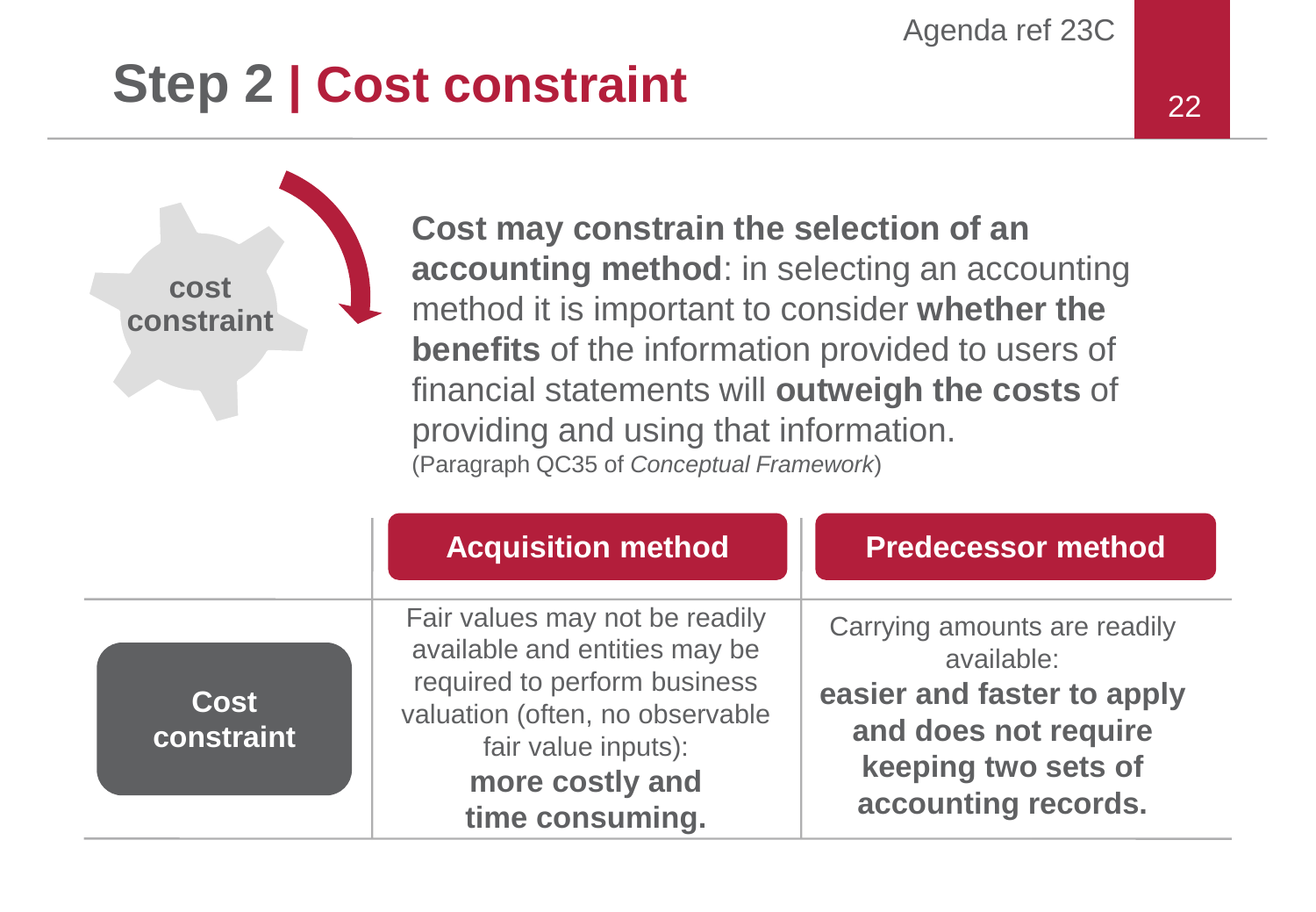#### **Step 3—discussion and analysis** 23

#### **Identified factors**

- **Decision making process**
- **Purpose of the transaction**
- **Consideration**

• **…** 

• **Commercial substance**



**In the BCUCC project we focus on external parties**, rather than parties that have access to information without relying on the reporting entity's financial statements

**Which method would provide the most useful information for the primary users of the reporting entity's financial statements, at a cost that can be justified by the benefits of that information?**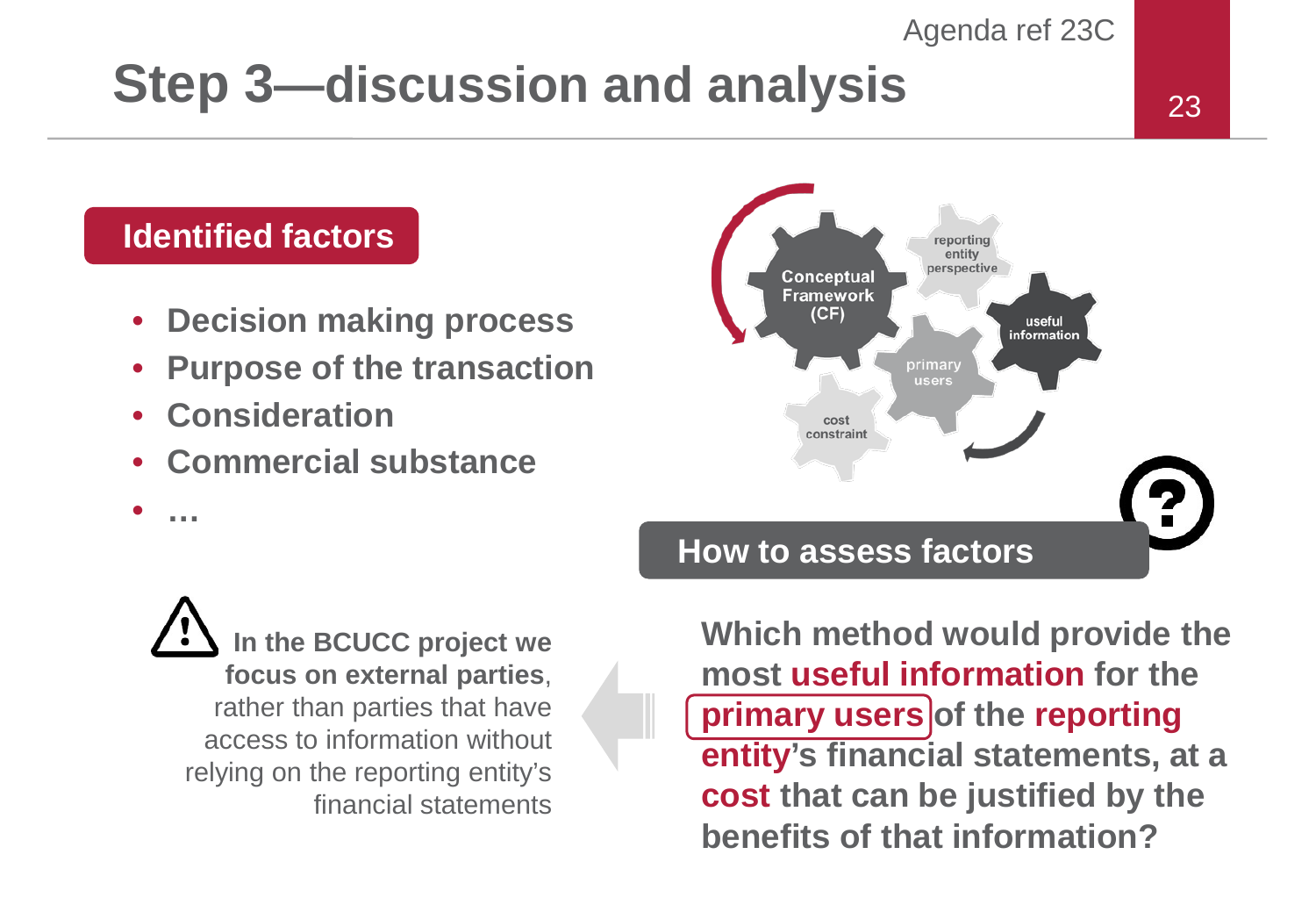#### **Step 3—discussion and analysis**



• For **each factor** the staff will provide an **oral update on feedback** received from ASAF and EEG members on **whether and how** the factor **influences the decision about which method should be applied** to a particular transaction, and why.

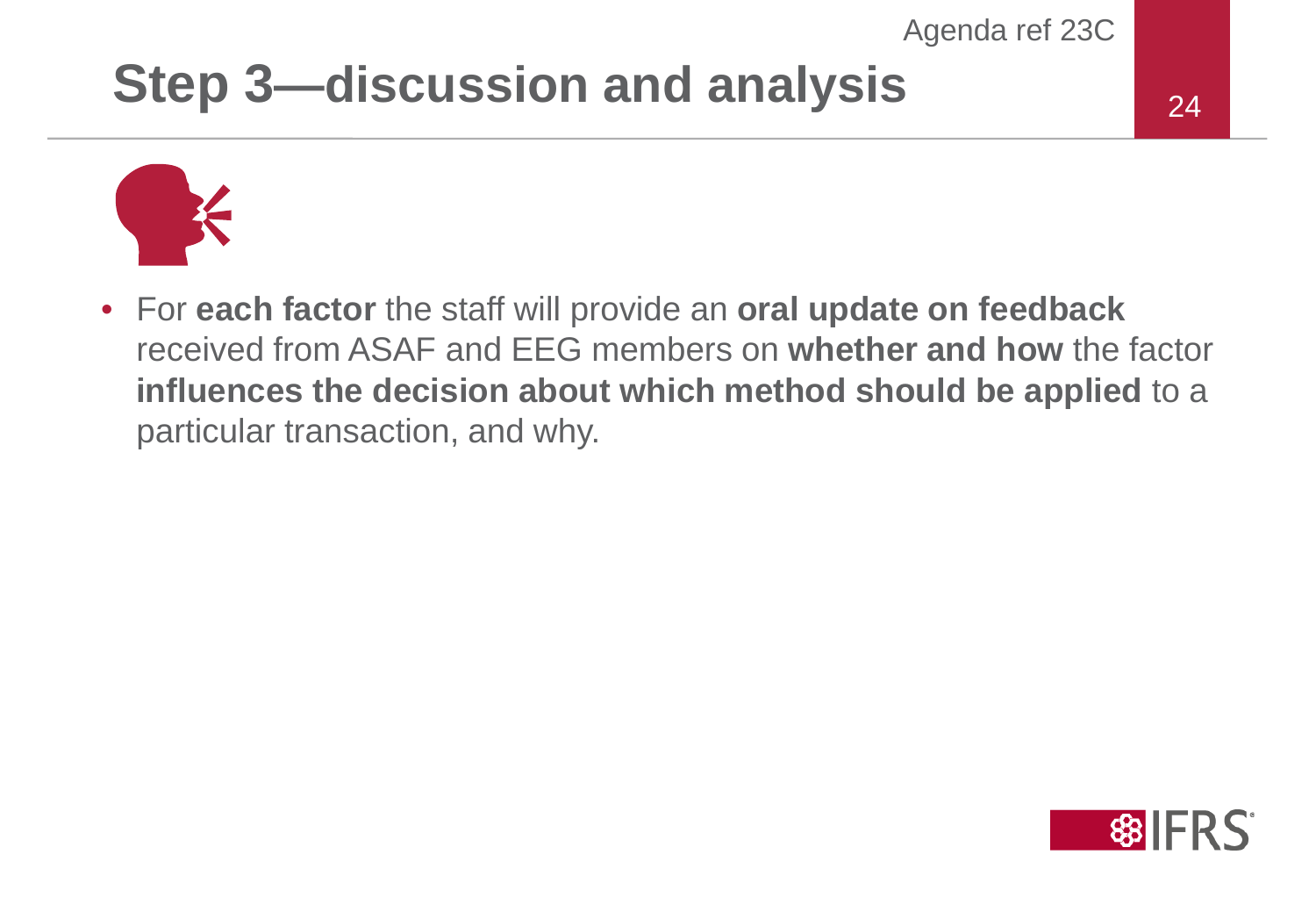### **Step 3 | Decision making process (1/2)**

25

#### **Decision making process**

#### **What do we mean?**

- Some transactions may be initiated and negotiated by the combining entities which may also involve a formal tender process.
- Other transactions may be initiated and directed by the controlling party without any party to the combination being involved in the decision-making process.
- In some cases, even if the transaction is initiated by the combining parties, the controlling party approves the combination and/or determines the terms of the transaction.

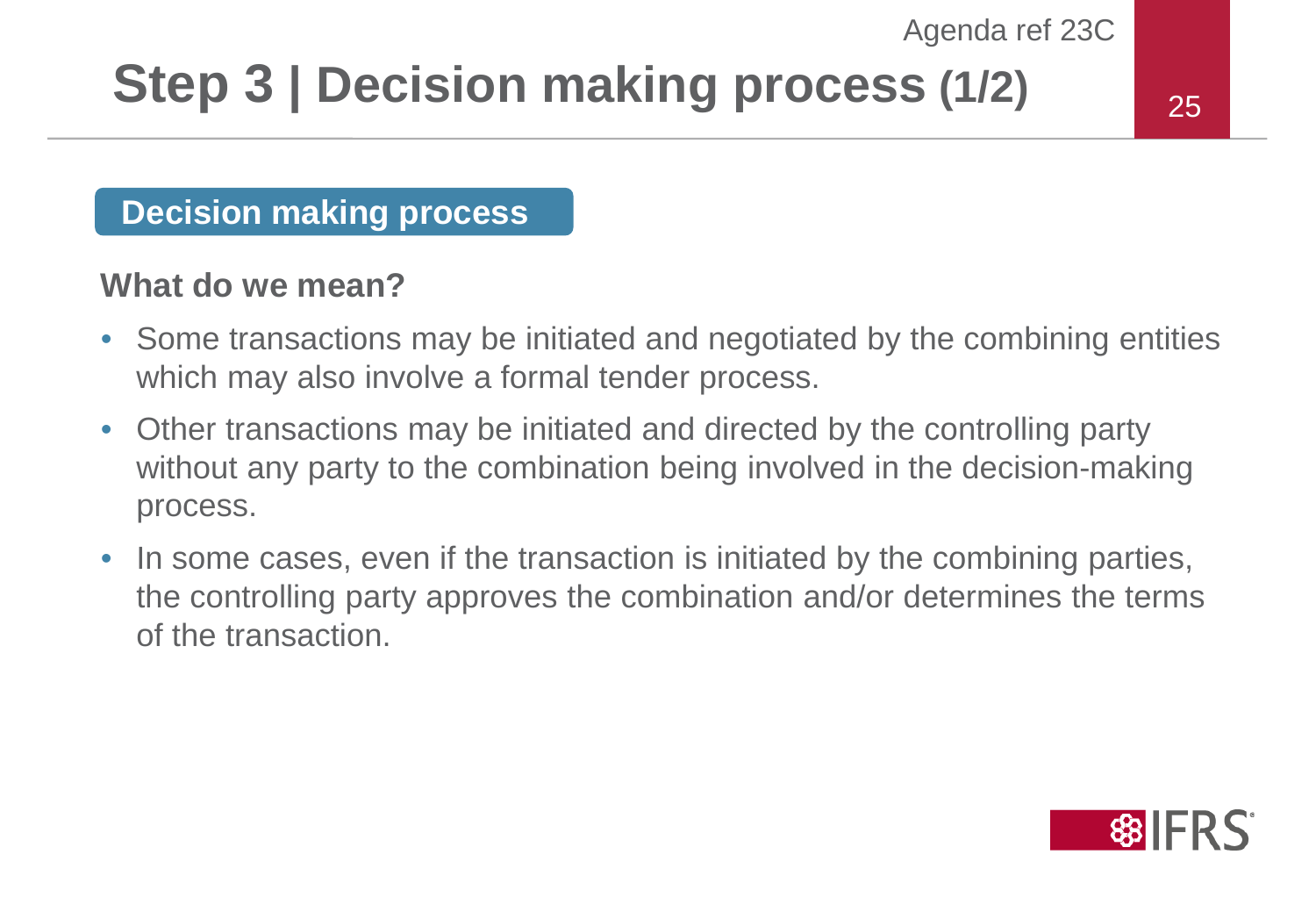### **Step 3 | Decision making process (2/2)**

**Has the transaction been negotiated by the combining entities or directed by the controlling party?**

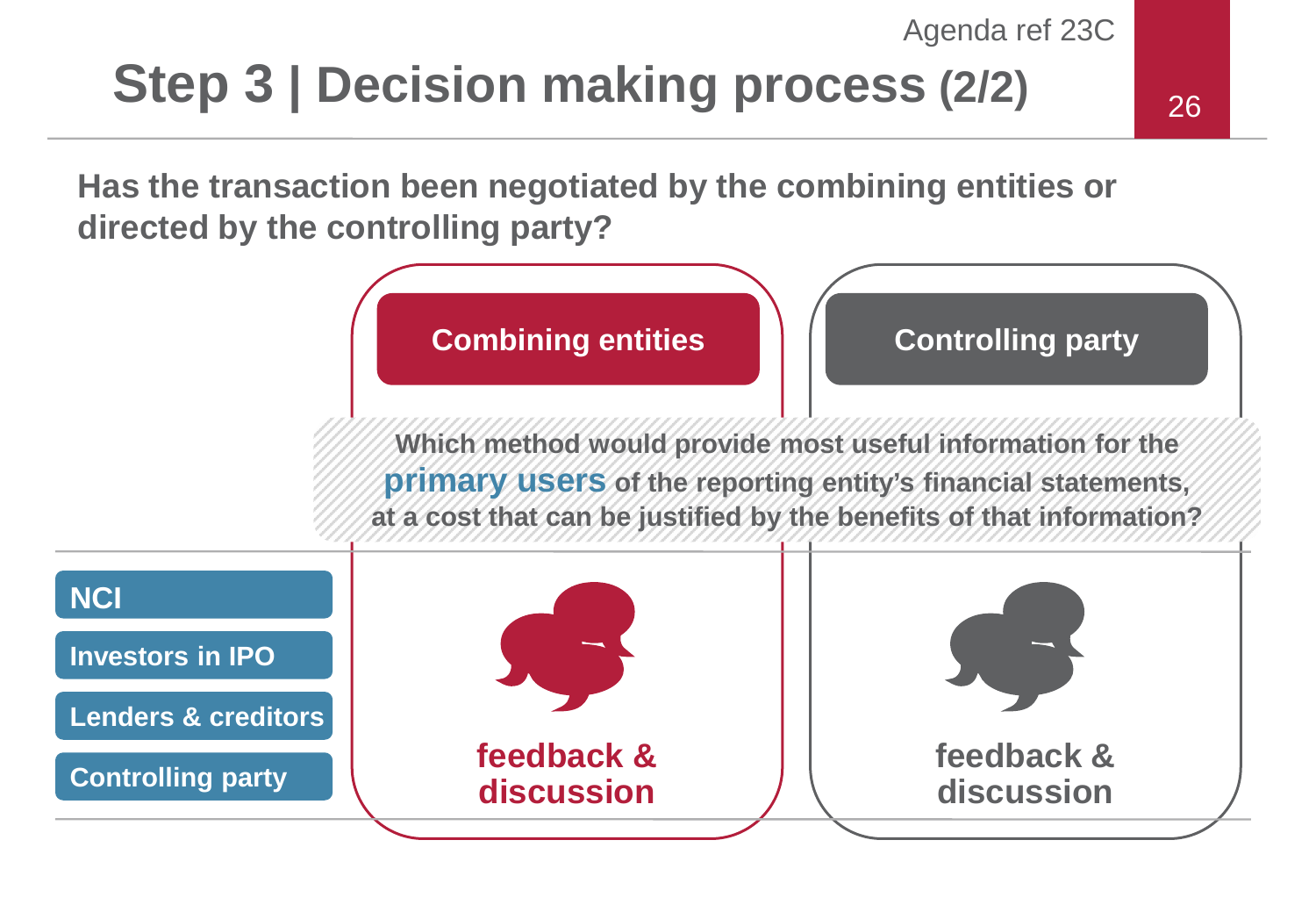### **Step 3 | Purpose of the transaction (1/2)**

#### **Purpose**

#### **What do we mean?**

A transaction might be conducted for the **benefit of**:

- **the combining entities** (eg a vertical integration—a transaction brings the reporting entity additional distribution channels for its products);
- **the controlling party and/or other entities controlled by that controlling party** (eg a transaction conducted for tax efficiency purposes for the group).

The combining entities' **existing activities** and **how these activities are managed** may help assessing the purpose of the transaction (eg activities that can efficiently be integrated).

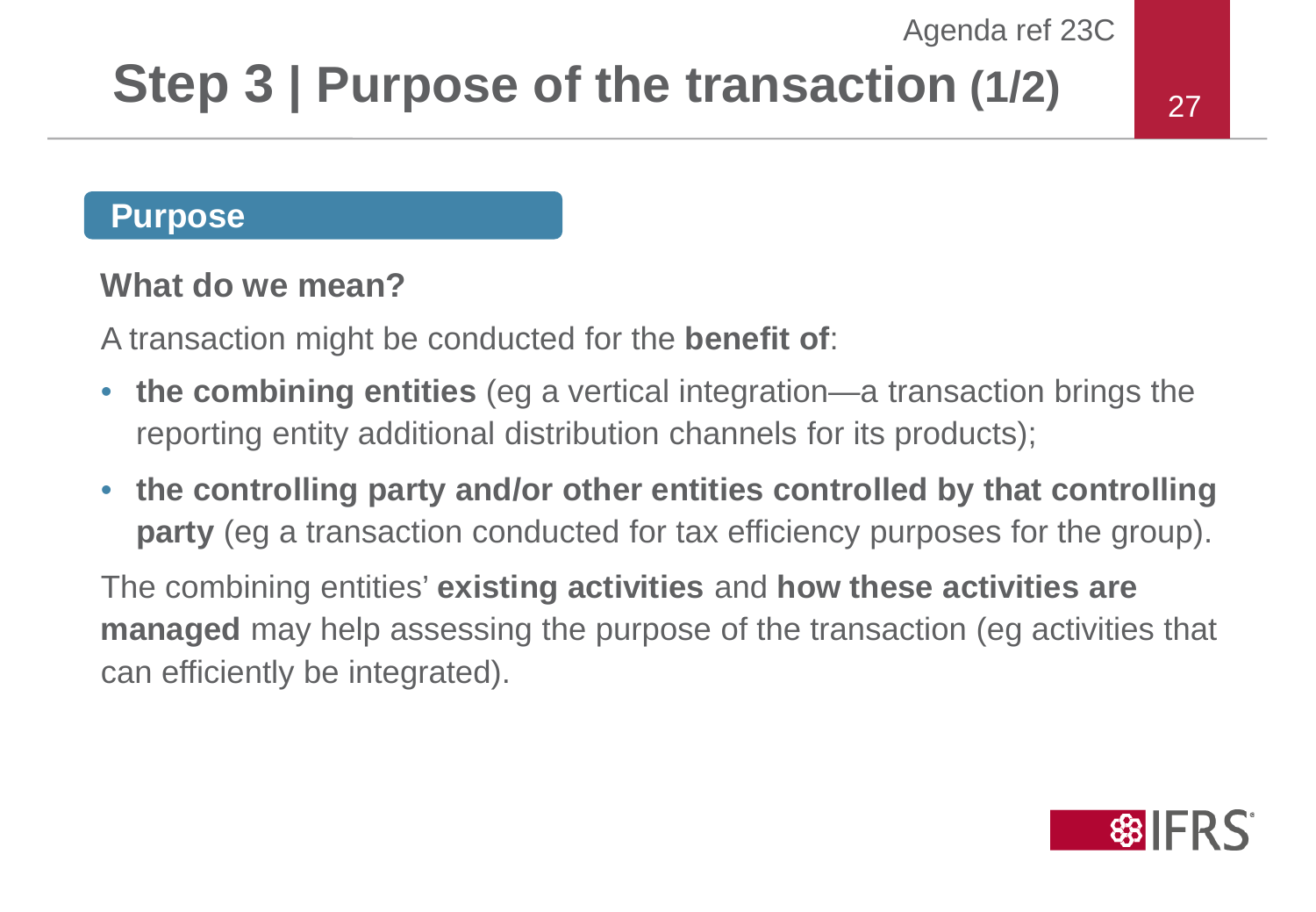### **Step 3** | Purpose of the transaction (2/2)  $\frac{1}{28}$

**Does the transaction mainly benefit the combining entities or the controlling party?**

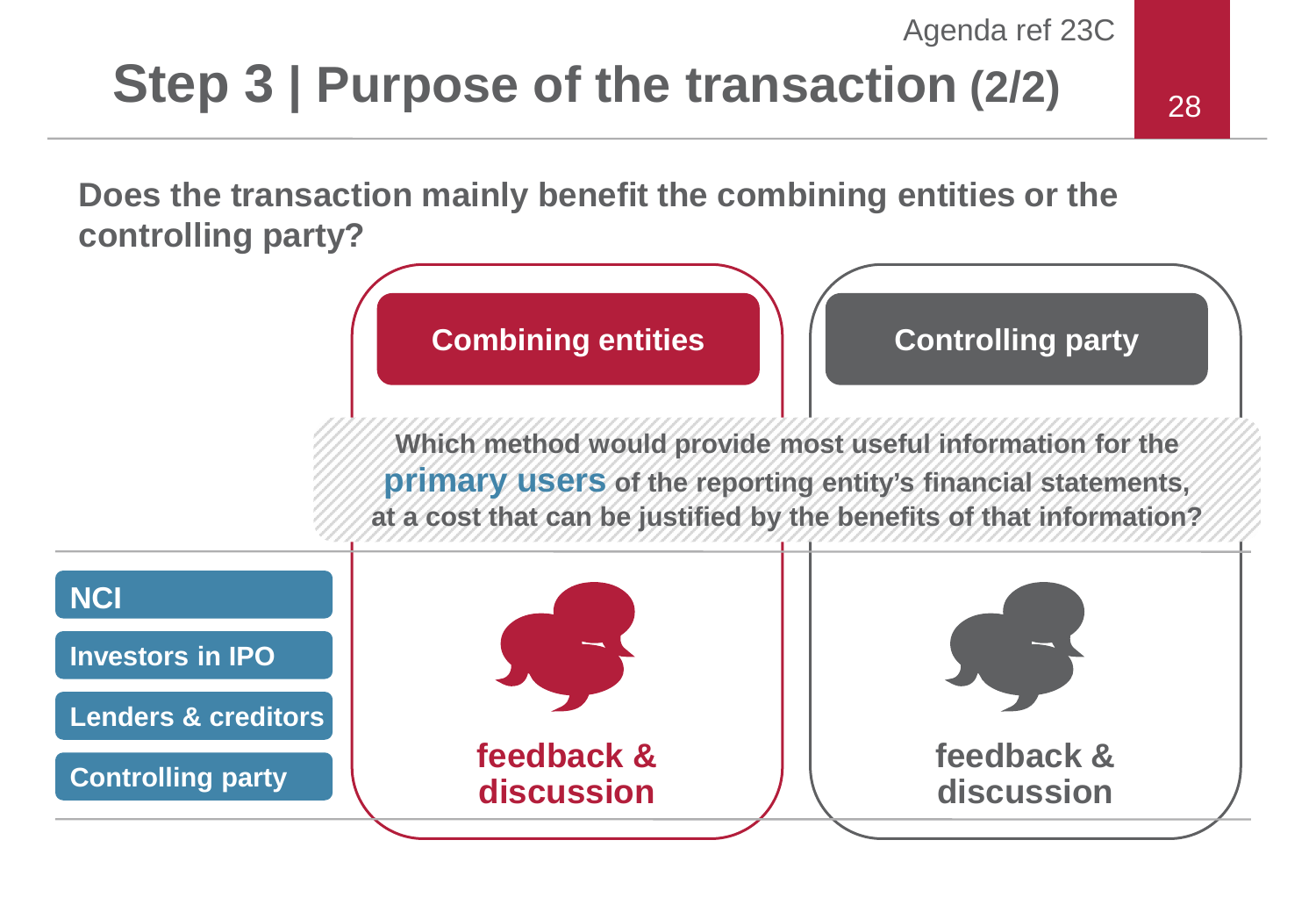### **Step 3 | Consideration (1/4)**

#### **Consideration**

#### **What do we mean?**

- **Pricing of the consideration**—the consideration transferred in the transaction is determined using the same assumptions that market participants would use when pricing the transferred business(es) if those market participants act in their economic best interest.
- **Form of the consideration** (shares, cash, assets, debt …).
- **Evidence of fair value**—the fair value of the consideration is supported by independent evidence such as:
	- independent appraisals/valuations by appropriately qualified parties that are not related to the combining entities;
	- comparable recently quoted market prices, in an open and unrestricted market;
	- comparable independent bids on the same transaction; or
	- comparable amounts of similar transactions actually undertaken with unrelated parties.

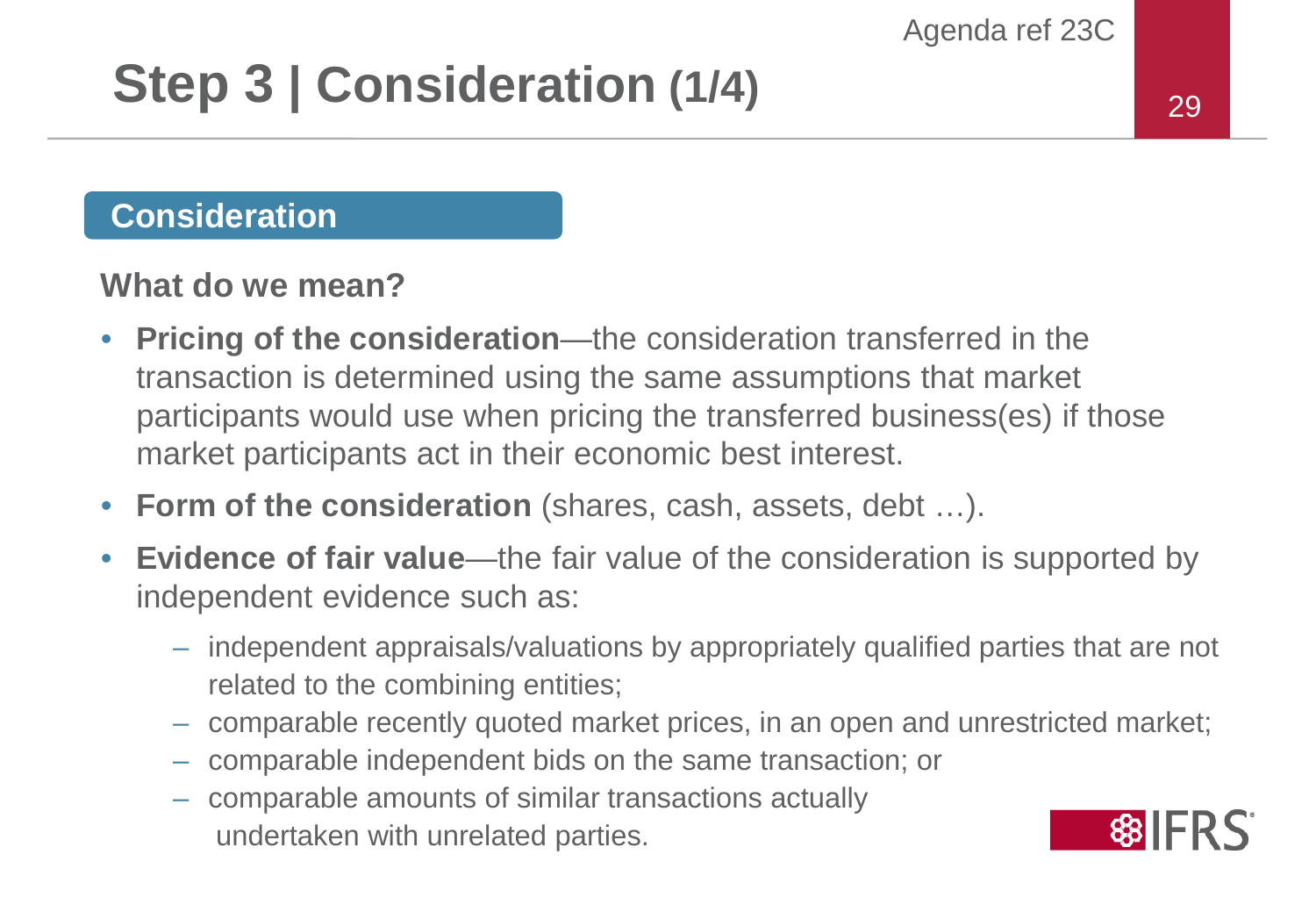### **Step 3** | Consideration (2/4) 30

**Is the consideration determined using the same assumptions that market participants** 

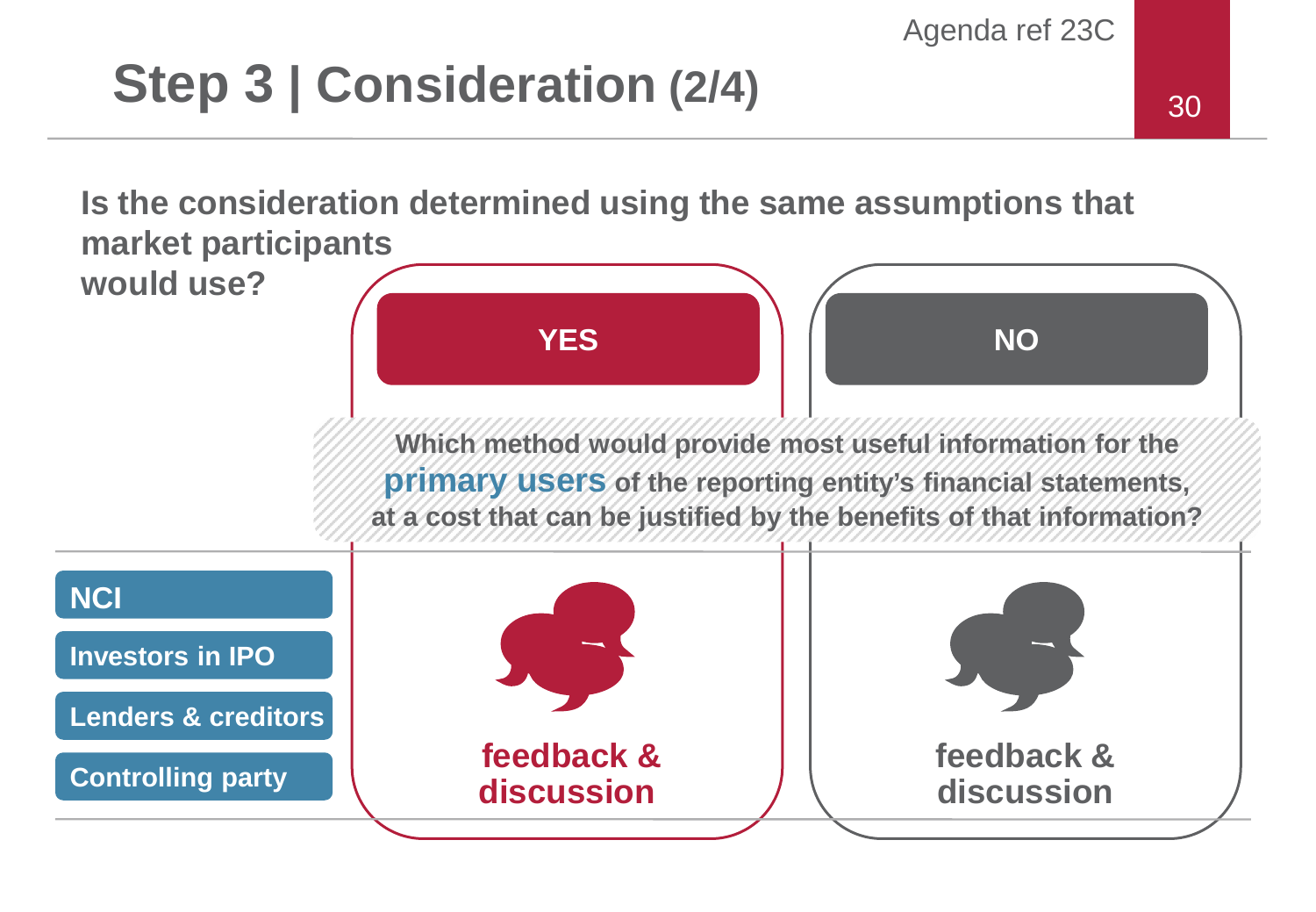### **Step 3 | Consideration (3/4)** 31

#### **Has the consideration been transferred in a form other than shares?**

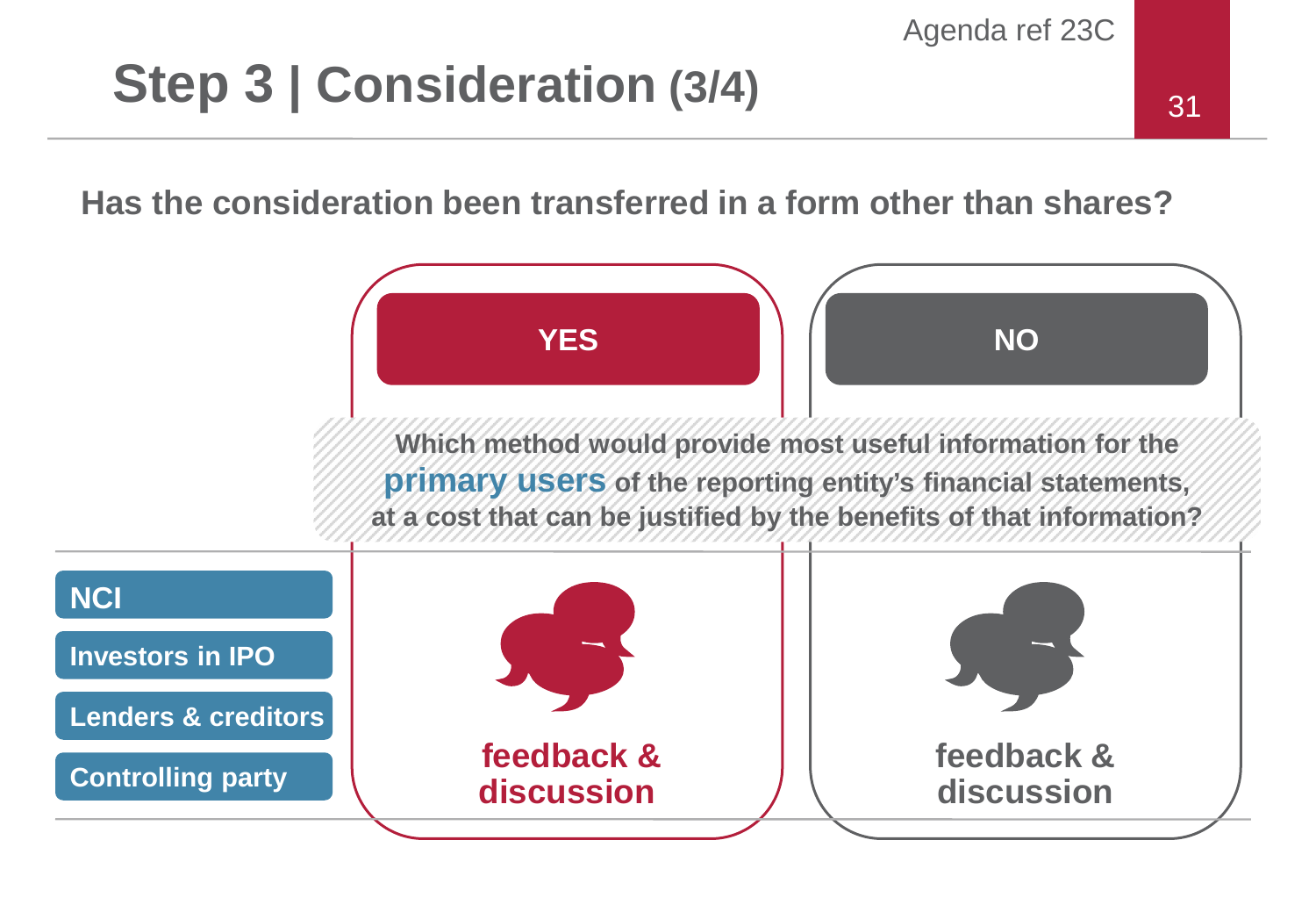### **Step 3** | Consideration (4/4)  $\frac{1}{32}$

**Can the fair value of the consideration be supported by independent evidence?**

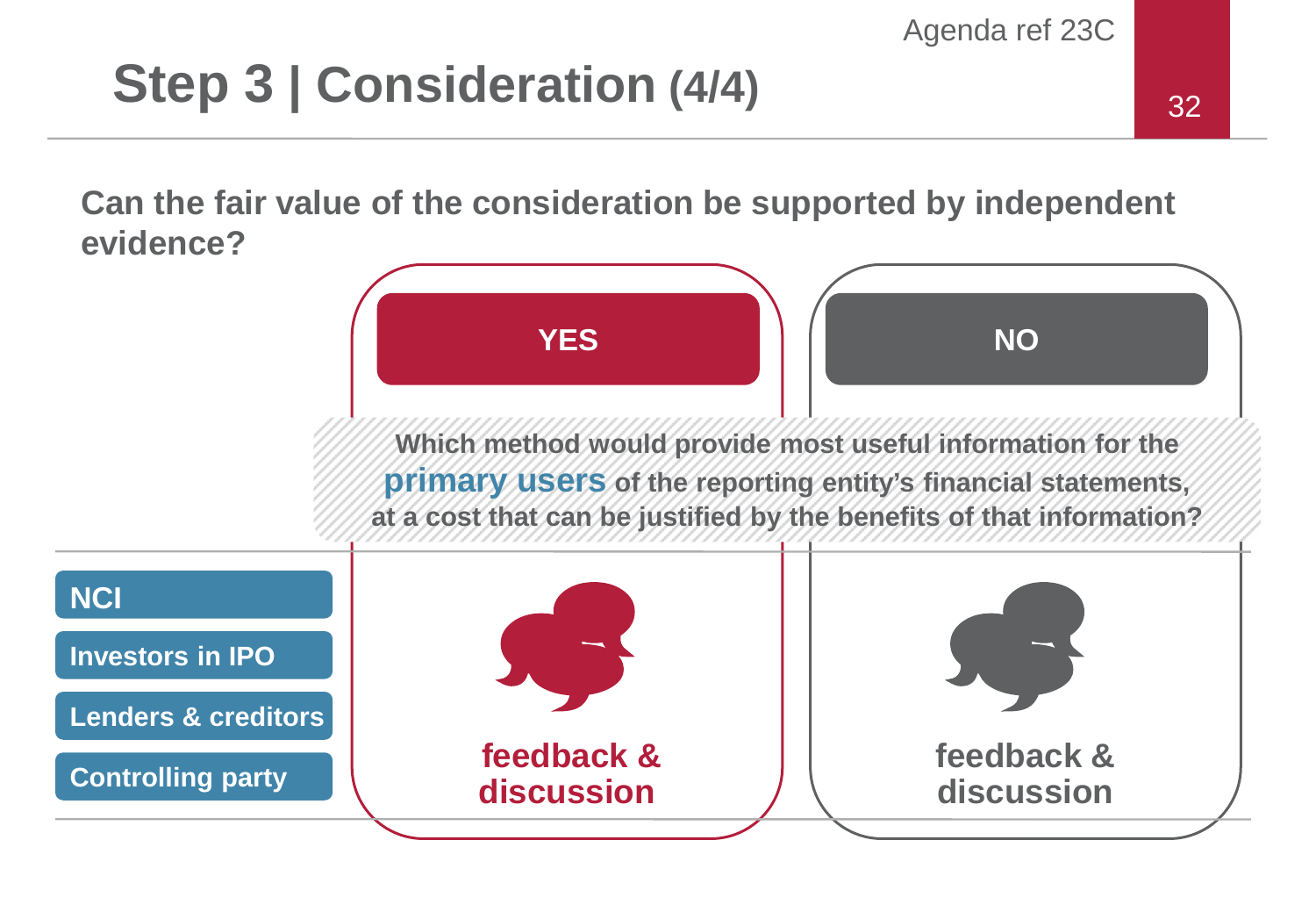### **Step 3 | Commercial substance (1/2)**

#### 33

#### **Commercial substance**

#### **What do we mean?**

- Significant changes in the reporting entity cash flows as a result of the transaction. This concept is already described in IFRS Standards (IAS 16.24 and IAS 38.46).
- The assessment focusses on the combining entities' cash flows, not on the overall cash flows of all entities controlled by the controlling party.

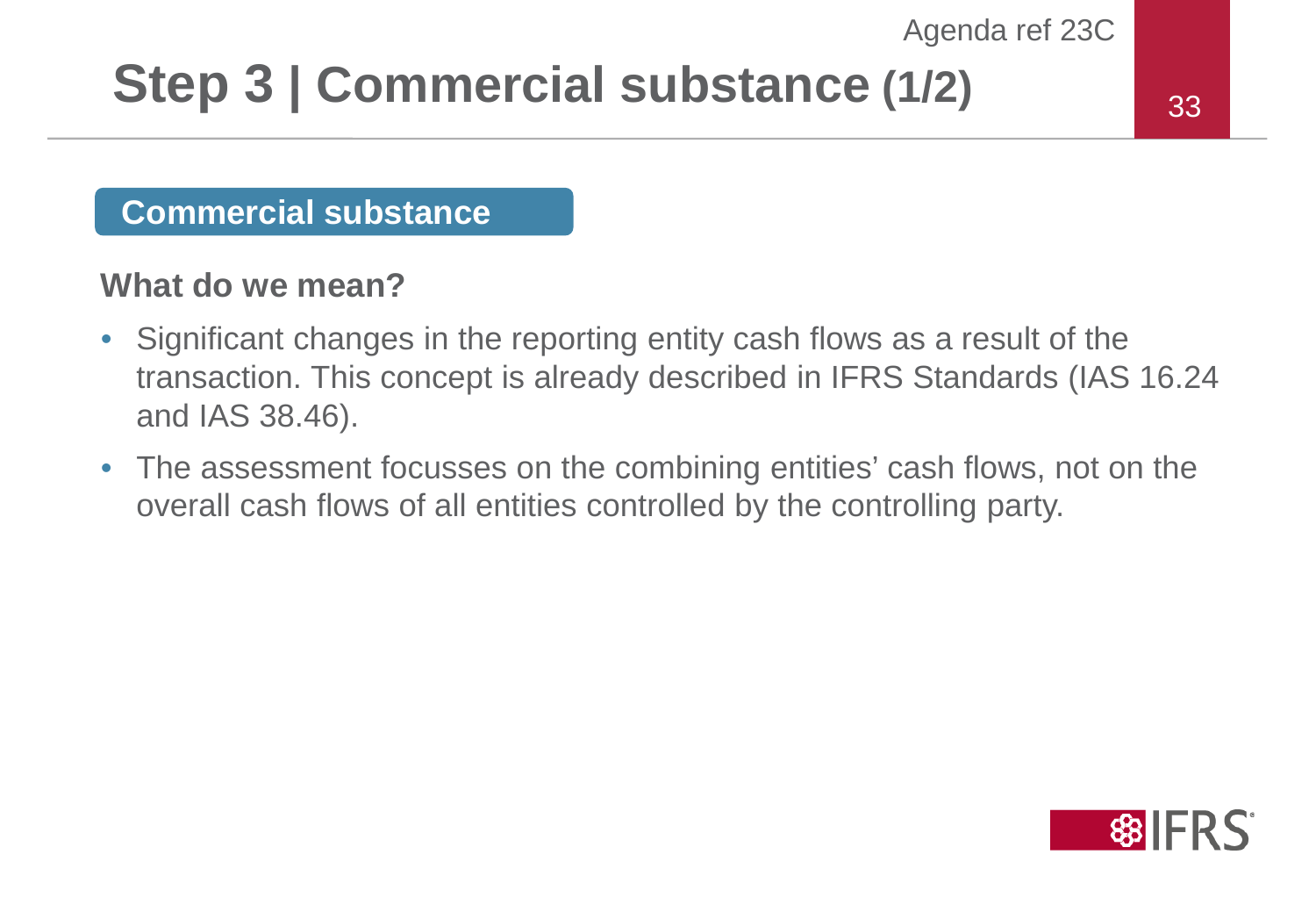#### **Step 3 | Commercial substance (2/2)**

**Does the transaction have commercial substance for the combining entities?**

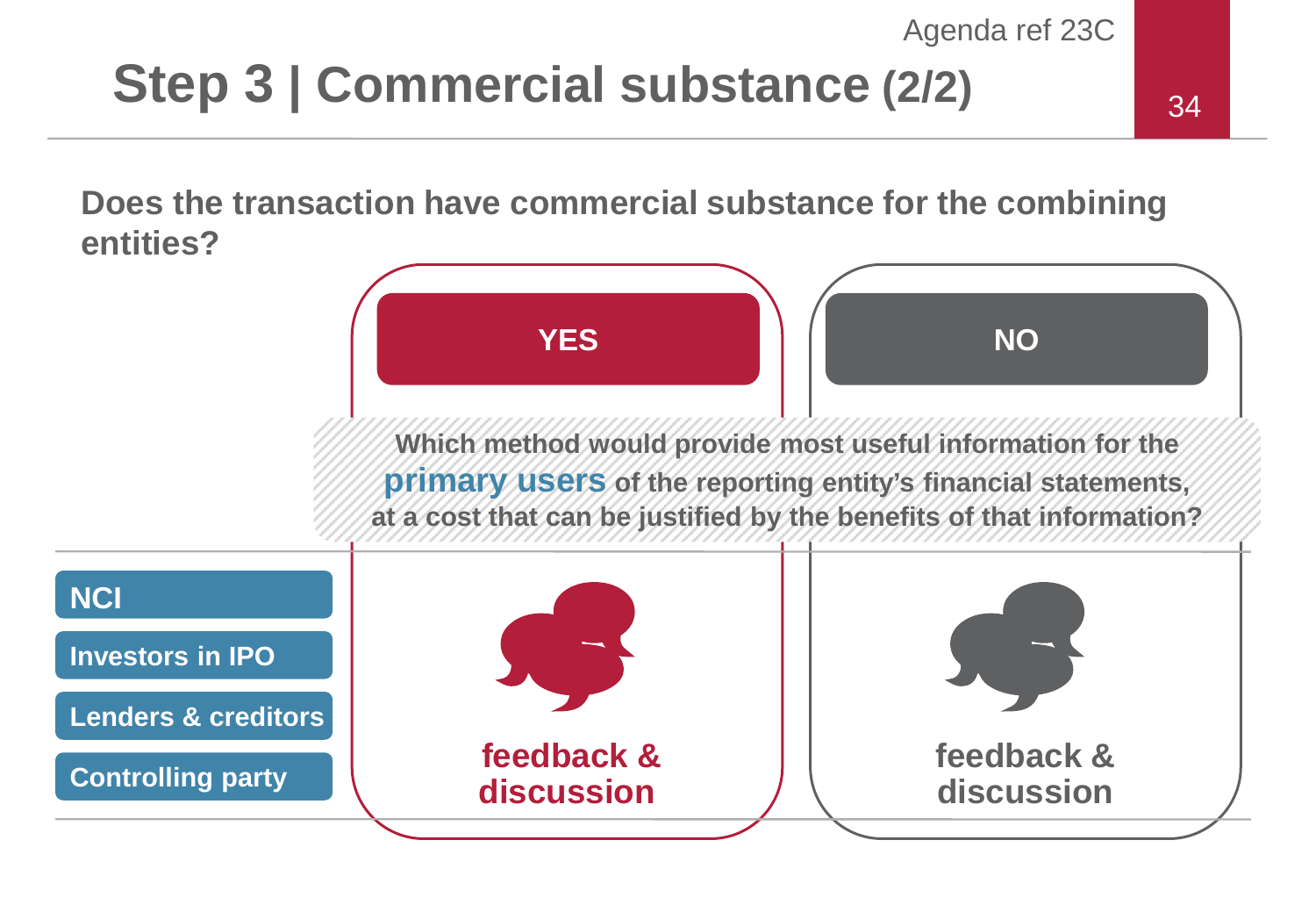#### **Step 3—feedback & discussion** 35



- The staff will provide an **oral update on feedback** received from ASAF and EEG members on whether there are any **additional factors** that should be considered.
- **Do Board members have any questions and/or initial reactions?**